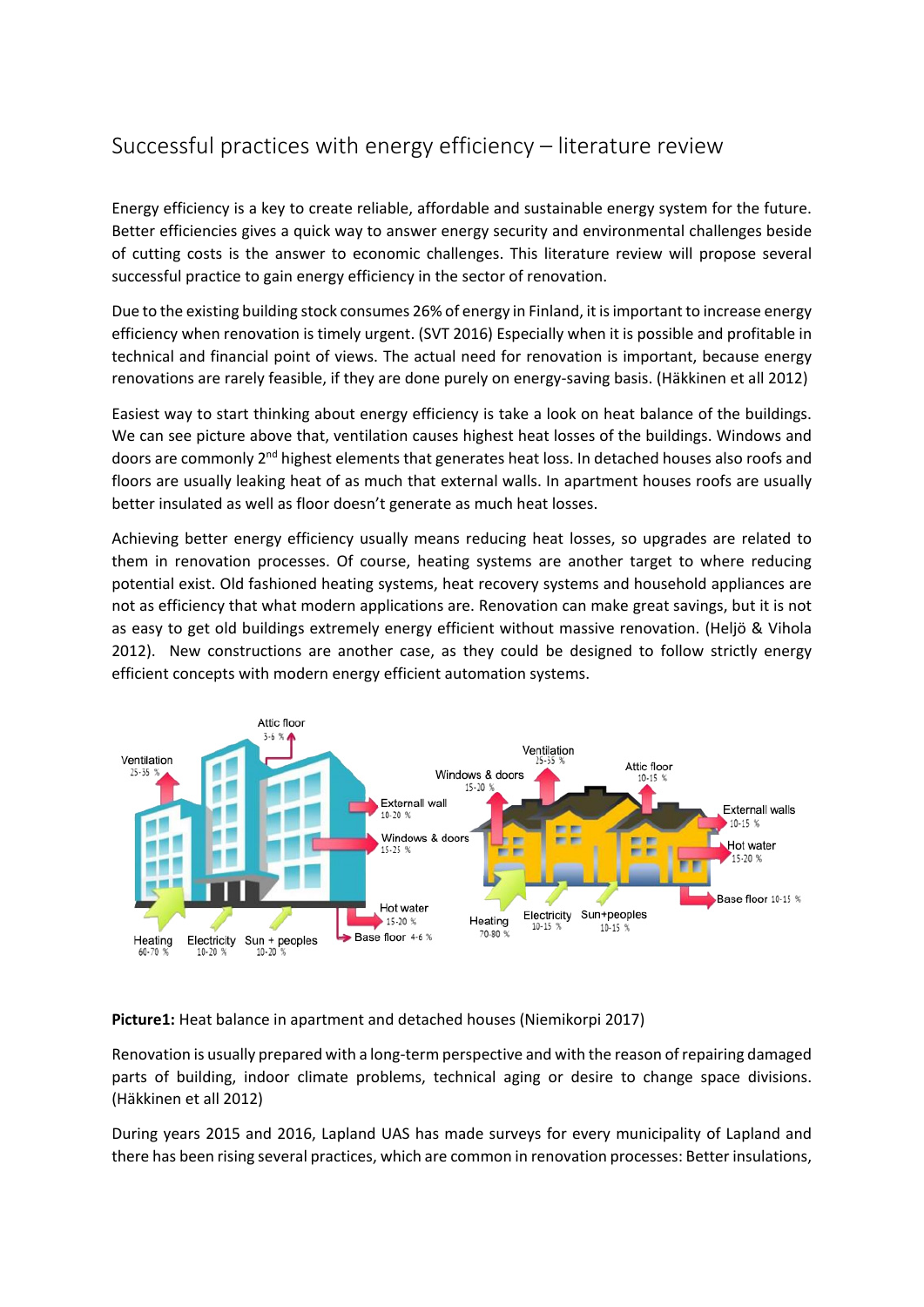more energy-efficient lightning (LED), renewing of ventilation systems, installation of air heat pumps, and education/motivation for customers and janitors. (Parkkila & Sirkka 2017)

These formerly mentioned practises are common ways to gain energy efficiency in the building stock scheme. Beside of those, changing of windows may be beneficial for older buildings. Usually, old windows are changed when the frames or glass are in the end of their lifetime. Windows and frames are replaced with the newer and more energy efficient ones or additional glass element is installed to two glassed windows. Energy saving benefits are relatively small, although that glass technology has evolved a lot during the last decades. However, ensuring air tightness between frames and walls should be done when renovating. In addition, new weather strips on windows and doors could reduce air leaks easily and those should be replaced regularly. (Häkkinen et all 2012)

Beside of regular window renovation, window installations on the balcony can save in the best case scenario even 4% of energy. Windows also increase the lifetime of concrete balconies as they cover it from bad weather. (Boström et all 2012)

Sometimes there is no beneficial reason for renovation, but by adjusting heating system, savings are possible. Room temperatures are commonly too high in apartment houses. By adjusting room temperatures, there could be savings up to 15%. Lowering temperature by one degree it gives 5% savings from heating costs. (Alatalo 2012)

Oulu Building Supervision Office has created a website, called Energiakorjaus.info (energy renovation info), where is listed information about energy efficient renovation practices for apartment buildings and terraced houses including their typical saving potentials. (Oulu Building Supervision Office 2018)

## **Ventilation and heat recovery**

Ventilation causes highest heat energy losses (25%-50%) in apartment houses as compared to other building elements. Most common ventilation is a mechanical exhaust system – typically installed apartment houses since 1950. Since 1990, common installed ventilation system was mechanical supply and exhaust, with or without heat recovery. If there could be installed heat recovery to transfer heat from exhaust air to supply air or to water (exhaust only system) it would give 20-40% savings. However, heat recovery is expensive installation due to it usually need installation of new ventilation machine with mechanical supply air system. If there is no economic reason to do expensive ventilation renovation; cleaning ventilation system and adjusting it to work properly, there is saving potential from 3 to 10%. (Motiva 2012 & Niemikorpi 2017)

Beside of energy efficiency, ventilation renovation and heat recovery has other positive effect on living well-being: Better air quality and reducing draught. Commonly heat recovery from exhaust air, demands installation of mechanical exhaust and supply air ventilation systems. However, if supply air ducts are not installed, there are products that could transfer the recovered heat to the water (heat pump technology). With heat recovery in the best-case scenario, there could be utilized 40-70% of the heat energy of waste air in well-insulated apartment houses. (Boström et all 2012)

However, energy consumption can increase depending on the state of original ventilation system. If ventilation has been insufficient, installation of new exhaust-supply air ventilation machine, energy consumption will increase. Even with heat recovery in these cases energy consumptions can't be decreased as compared to original situation. However, renovations are usually providing other benefits for living well-being and could prevent moisture technical problems in the structures. (Boström et all 2012)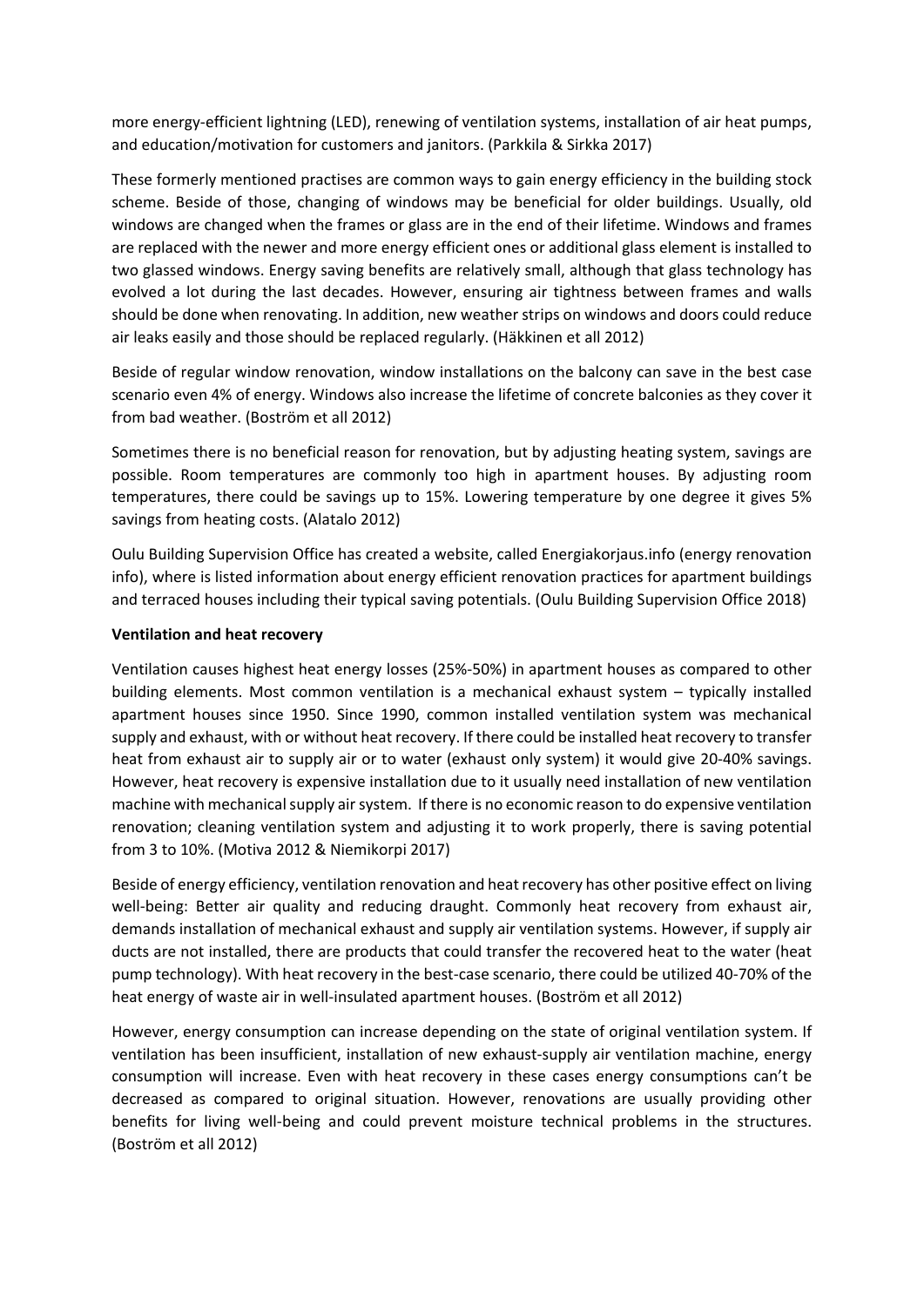Usually energy efficiency renovations are more feasible in northern Finland than in southern Finland. Renovation costs are cheaper and demand of heating energy is higher in the north. Therefore, renovation will achieve more savings. However, heat recovery is not as effective as in southern Finland, due the long winter period reduces recovery's annual efficiency in northern Finland. (Alatalo 2012) Annual efficiency of heat recovery from exhaust air can be over 90% in southern Finland, unlike, in the north the efficiency is usually 75-90%. (Sjöström 2017)

#### **Heat recovery from wastewater**

Approximately 7,2 TWh of heat energy is wasted to the sewers from residential estates in Finland. It means that about 15-30% of heat energy consumption of single residential building is lost. Avereage Finnish people uses 140 liters of water per day, and 40% of that is hot water. In the recent years, there have been invented several solutions to recover this heat energy. There have been heat recovery systems for wastewater before, but these have been suited for municipalities wastewater management plants. These new systems makes possible to recover heat as in estates itselfs. Wastewater heat recovery-systems could recover 30-70% of this unutilized energy. (Wasenco 2018)

Heat recovery-systems are installed in sewer line in the basement of the apartment house. Wastewater flows through spiral pipe in the vessel, where heat is exchanged to the liquid and exchanged directly to estates heating system or it is used to heat usage water of the estate. With these systems, energy could be saved about 10-20% from the total heat energy consumption. (Rakennuslehti 2016)

## **Indoor air quality**

The 90% of the Finns are satisfied with indoor temperatures during winters, and there is no difference between the Northern and Southern Finland. (Turunen et al. 2010). The quality and conditions of indoor air quality are the second most important criterion for selecting office premises in the metropolitan area office space (Skanska CDF Oy & KTI Kiinteistötieto Oy 2012). The figure 1 shows the selecting criteria for office space. However, direct association between thermal insulation and health effects were weak and limited to small prevalence differences of respiratory diseases and colds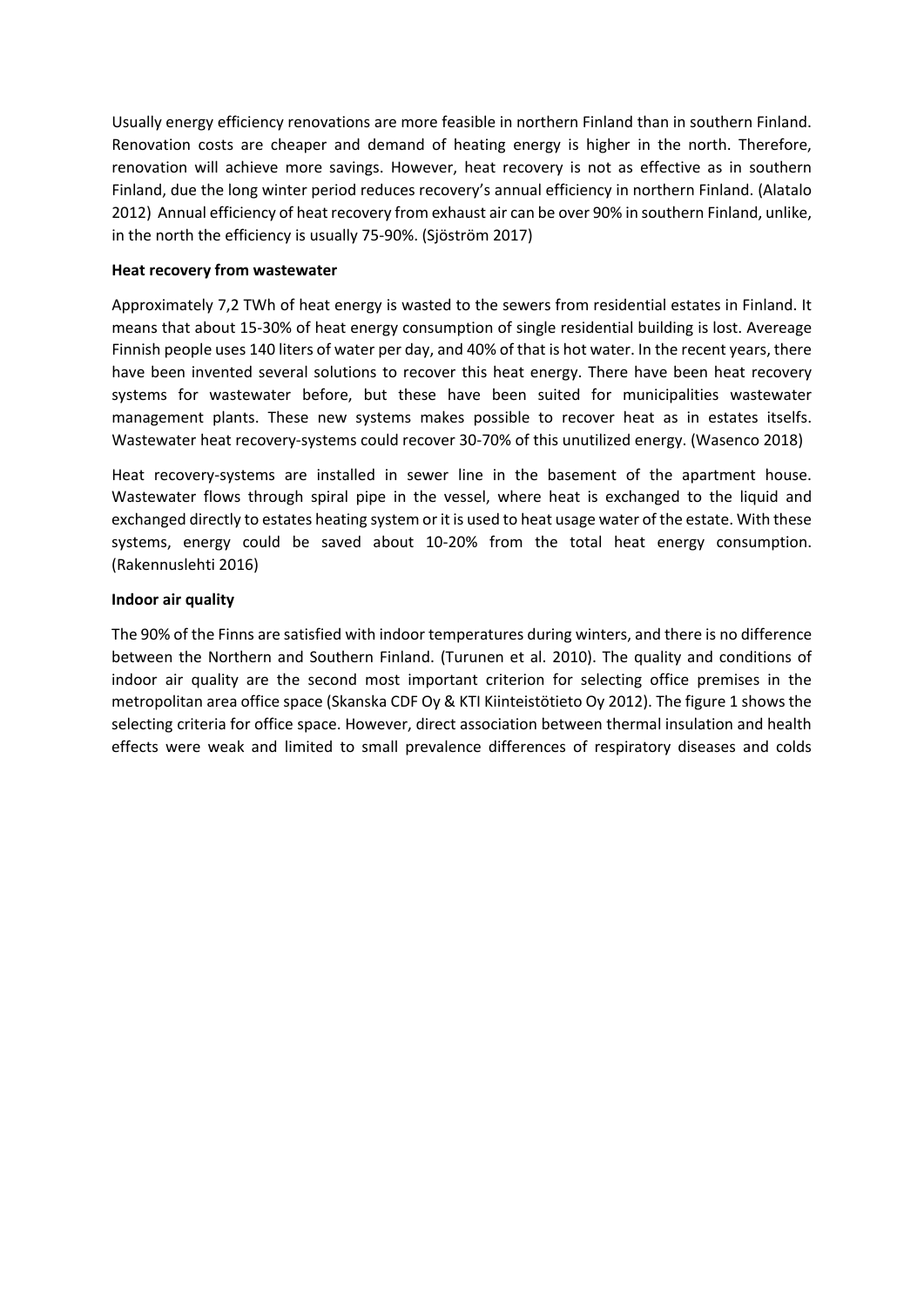#### (Braubach et et al 2008).

Network level Ventilation and cooling, indoor air quality Cost of ownership, price Accessibility by public transport Personnel health and safety aspects Sound conditions, accoustics Modifiability of the space. Availability of car parking spaces The efficiency of the premises Lightning conditions Building energy efficiency Security solutions for the object Availability of available services in buildings The environmental impact of the building Achievement with your own car The number of communal spaces in the building Location with partners Custom-made office space The place of residence of workers The image of the building, architecture Services in the area Completely new or refurbished office space General appreciation of the area, image  $\frac{1}{2.5}$ 3,5 4,0

### The importance of selecting criteria for office space on a scale of 0-5

**Figure 1**: The importance of office selection criteria in the metropolitan area office space.

Indoor air quality and conditions are the second most important criterion for choosing office space, making it even more cost-effective and price-effective (s. 18. Lassila, Ari-Pekka, 2014).

Assessment of energy efficiency follows nationally agreed methods for estimating energy consumption (EU 2012). Before 2012, the main focus was on thermal properties of building structures, aiming to decrease the space heating demand. Table 1 shows how requirement for minimum thermal resistance of building envelope structures have changed across time.

| Envelope             |         | Year of construction W/m <sup>2</sup> K |       |       |       |          |       |       |       |
|----------------------|---------|-----------------------------------------|-------|-------|-------|----------|-------|-------|-------|
| structures           | $-1969$ | 1969-                                   | 1976- | 1978- | 1985- | 10/2003- | 2008- | 2010- | 2012- |
| Outer wall           | 0.81    | 0.81                                    | 0.40  | 0.35  | 0.28  | 0.25     | 0.24  | 0.17  | 0.17  |
| Slab on ground       | 0.47    | 0.47                                    | 0.40  | 0.40  | 0.36  | 0.25     | 0.24  | 0.16  | 0.16  |
| Slab in crawl space  | 0.47    | 0.47                                    | 0.40  | 0.40  | 0.40  | 0.20     | 0.20  | 0.17  | 0.17  |
| Floor facing outdoor | 0.35    | 0.35                                    | 0.35  | 0.29  | 0.22  | 0.16     | 0.16  | 0.09  | 0.09  |
| Roof                 | 0.47    | 0.47                                    | 0.35  | 0.29  | 0.22  | 0.16     | 0.16  | 0.09  | 0.09  |
| Door                 | 2.2     | 22                                      | 1.4   | 1.4   | 1.4   | 1.4      | 1.4   | 1.0   | 1.0   |
| Window               | 2.8     | 2.8                                     | 2.1   | 2.1   | 2.1   | 1.4      | 1.4   | 1.0   | 1.0   |

**Table1**. Minimum U-values of building structures (Du et al 2016.)

According to statistics, the actual U-values of outer wall and roof structures in apartment buildings have followed the development of regulatory values based on year of construction.

Following energy label classifies buildings on a scale ranging from A (high) to G (poor). The limits for energy consumption values for each EE class are depending on the building type. New building must be in class C or higher.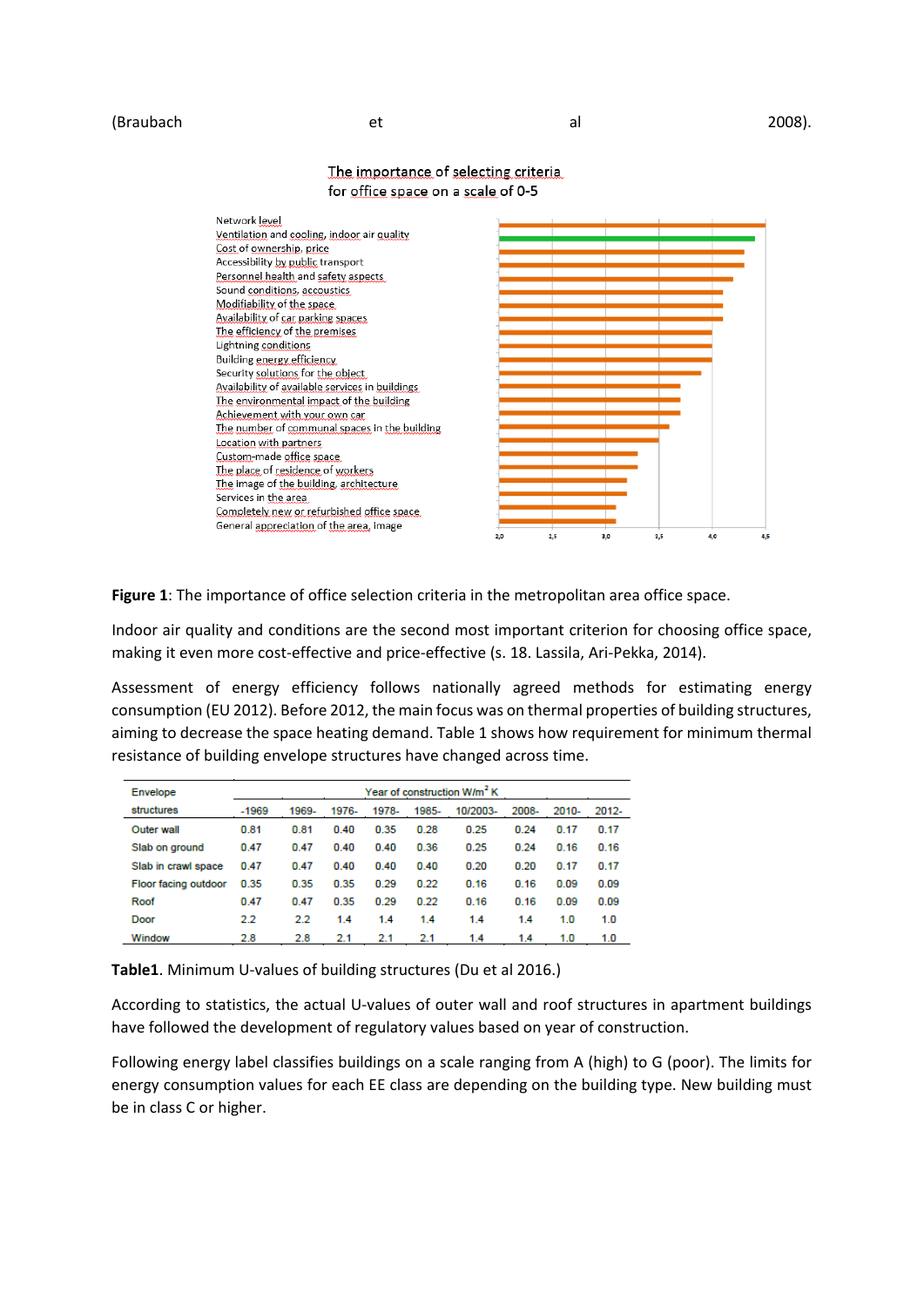| Energy efficiency<br>class | Total energy consumption (include energy source weighting<br>factor. E-value (kWh/m <sup>2</sup> , year) |
|----------------------------|----------------------------------------------------------------------------------------------------------|
| А                          | E-value $\leq 75$                                                                                        |
| в                          | $76 \leq$ E-value $\leq 100$                                                                             |
| c                          | $101 \leq$ F-value $\leq 130$                                                                            |
| D                          | $131 \leq$ F-value $\leq 160$                                                                            |
| Е                          | $161 \leq$ E-value $\leq 190$                                                                            |
| F                          | 191 $\leq$ F-value $\leq$ 240                                                                            |
| G                          | $241 \le E$ -value                                                                                       |

**Figure2.** Energy efficiency scale (Du et al. 2016).

Preceeding the E-value was so-called ET-value and there were also seven EE classes (A to G) in ETvalue classification. However, the calculation rules are different and ET-values are not comparable with E-values.

Researchers recommends that international guideline or reference values are developed for most important indoor environmental quality factors. Researchers also recommends that a basic indoor environmental quality assessment is included in building energy audits. As a minimum, thermal conditions and ventilation adequacy should be assessed, not only from the point of view of energy consumption but also from the point of indoor environmental quality. The basic assessment could be extended based on initial observations and/or feedback from the building occupants. Reporting format related to indoor environmental quality assessment should be further developed pertaining to the international guideline and reference values. Training of energy auditors should cover relevant indoor environmental quality issues.

#### **Air tightness**

The number of air leakage rate n<sub>50</sub> should be 0,5 l/h by The National Building Code of Finland D2. There are also differences between detached houses and apartments. In detached houses, the concrete and masonry houses the volume of the building in relation to envelope area was on average greater than that of log and timber houses. In the project of AISE, the comparison between different types of houses has been made in both the n50-figure and the area of envelope in the normalized q50-figure. The concrete and masonry houses and log houses was founded a weak correlation between the air leakage rates, n50 and volume of the building. The volume of building of air leakage of larger houses were slightly smaller. In the group of wooden houses, the volume of building was not found to have any effect of air leakage rate. The study also compared the effect of different structural factors on the number of air leakage in the detached houses. (Vinha et al. 2009)

The air leakage numbers of apartment houses were average smaller than detached houses according this study. The average air leakage rate n50 was 1,6 1/h and the range of results was 0,3 - 5,3 1/h. Average the smallest air tightness results were obtained by apartments, where intermediate floor was a cast-in-situ (0,7 1/h). (Vinha et al. 2009)

The typical cold bridges in measured detached houses and apartment buildings were in door and window joints as well as doors and windows themselves. Typical air leakage places measured detached houses and apartments were on the outer wall joints with the floor and joints of door and window. According to the results, the structural design of roofs had an impact on the airtightness of stone-build detached houses. On average, leakage rates were lower in stone-based detached houses. Also based on the thermal imaging made in study, the joint of the base and the outer wall is the most common airflow point. Special attention should be paid to the joining of the joint between the heavyweight construction outer wall and the wooden roof. The results shows that the average air leakage rate n50 of detached concrete and masonry houses was 2,3 1/h, it is better than what log houses (6,0 1/h) and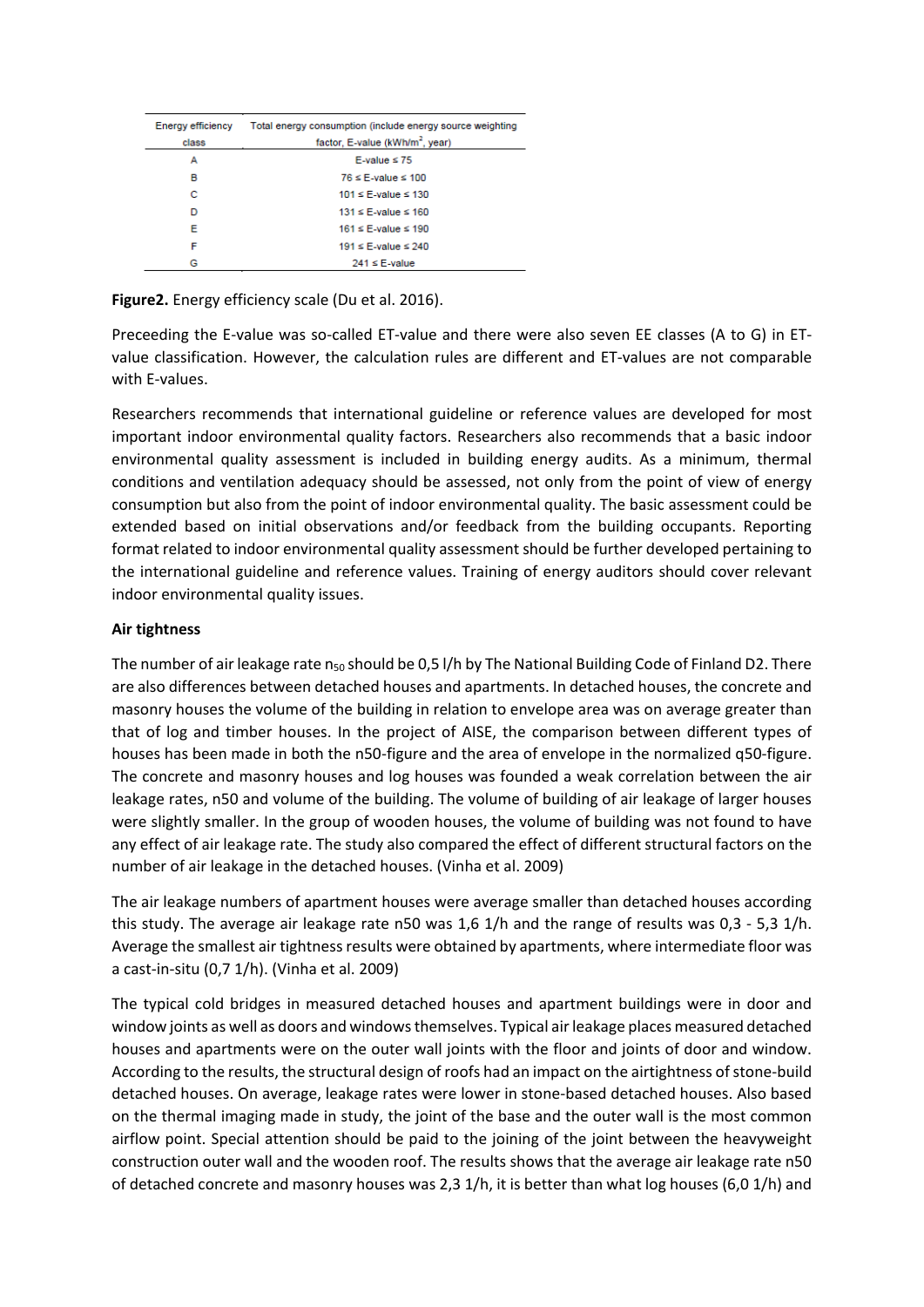the wooden houses have (3,9 1/h). The air leakage rate of the average apartments were 1,6 1/h. (Vinha et al. 2009)

In ventilation the building's air change rate tells how many times per hour the air changes. The air change rate 0,5 1/h means that half of the apartment's air will change in one hour. In detached houses the averages of air change rate were below in the setpoint of The National Building Code of Finland's D2 value 0,5 1/h in both cases of mechanical supply/exhaust ventilation. (Vinha et al 2009)

|                                   | Mechanical | Mechanical     |
|-----------------------------------|------------|----------------|
|                                   | exhaust    | supply/exhaust |
| Number                            | 5          | 65             |
| The average air change rate [1/h] | 0,44       | 0,38           |
| <b>Standard deviation</b>         | 0,26       | 0,15           |
| Minimum [1/h]                     | 0,23       | 0,13           |
| Maximum [1/h]                     | 0,88       | 0,91           |
| Median                            | 0,35       | 0,36           |

**Table 2.** Air-change-rates of detached houses in mechanical exhaust ventilation and air-change-rates in mechanical supply/exhaust ventilation (Vinha et al. 2009).

The air-change-rate of mechanical supply/exhaust exceeded the value 0,5 1/h only in 22% of the test targets (Table 2). The lowest measured air-change-rates were under 0,2 1/h in 97% of the targets. As recommended in The National Building Code of Finland D2 and Indoor Air classification 2000 S-3 category the bedrooms should be air at least 6 l/s per one person (current setting). The two-person bedrooms ventilation's supply air flow are in table 2. Only 7% of the targets exceeded in 12 l/s in twopersons bedrooms and according to Indoor Air classification S1 supply air 24 l/s not achieved in any of the premises with normal use of ventilation. (Vinha et al. 2009).

|                       | Minimum | Operating position | Maximum |
|-----------------------|---------|--------------------|---------|
| Supply air flow [I/s] | 4,2     | 6,67               | 12,27   |
| Standard deviation    | 3,46    | 3,81               | 6.49    |
| Minimum [I/s]         |         | 1,25               | 2,69    |
| Maximum [I/s]         | 22      | 22                 | 33,1    |
| Median                | 3.49    | 6                  | 11,3    |

**Table 3**. The average of the ventilation of supply/exhaust air flows in two-person bedrooms (Vinha et al. 2009).

In apartments the air-change-rates exceeded the average of The National Building Code of Finland's setpoint 0,5 1/h in centralized and apartment-specific mechanical supply/exhaust ventilation. The average value of the mechanical removal targets was below the setpoint. (Vinha et al. 2009).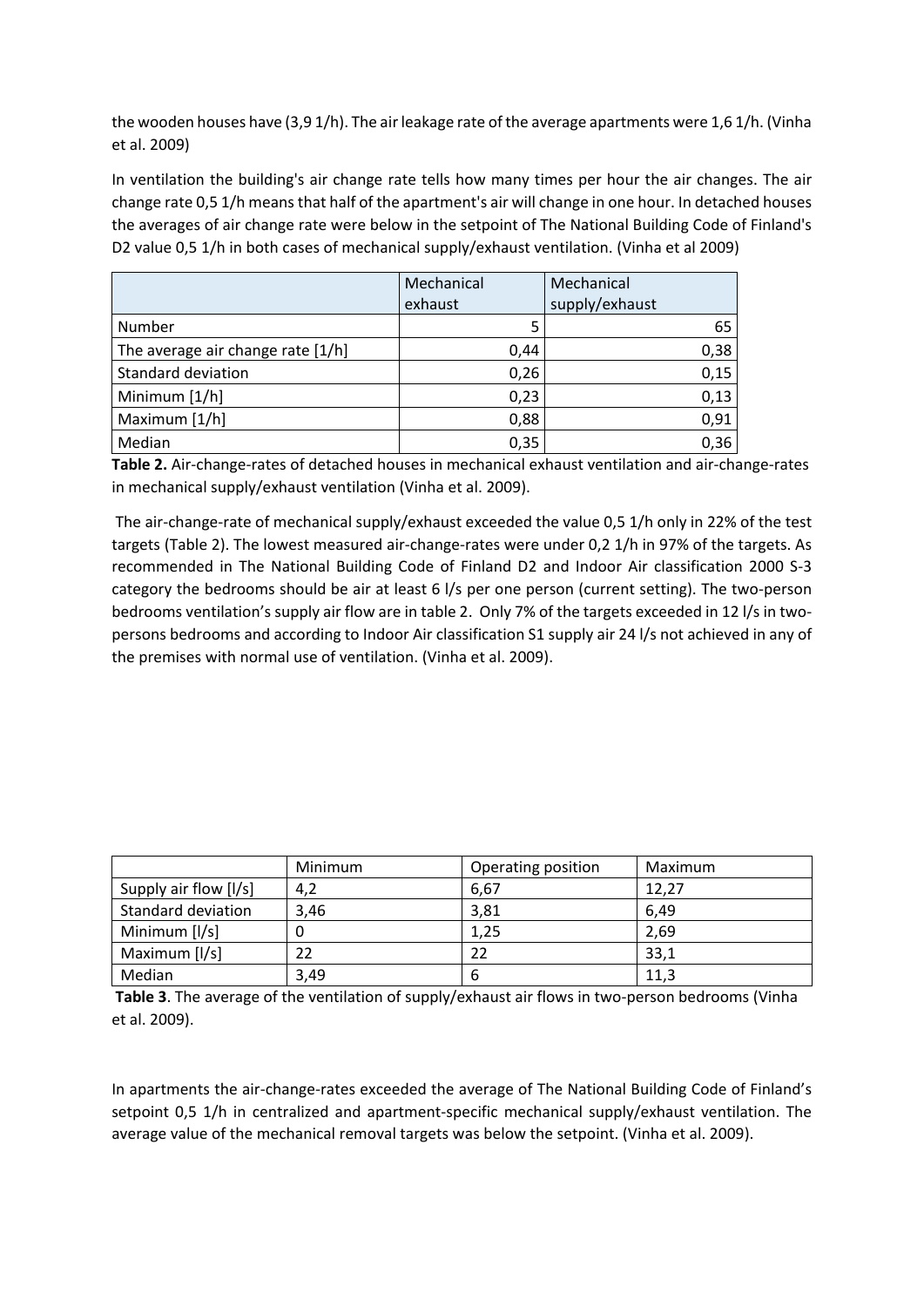|                                     | Mechanical exhaust | Centralized<br>mechanical supply-<br>exhaust | Apartment-specific<br>mechanical<br>supply/exhaust |
|-------------------------------------|--------------------|----------------------------------------------|----------------------------------------------------|
| Number (piece)                      | 14                 | 22                                           | 15                                                 |
| Average air-change-<br>rate $[1/h]$ | 0,39               | 0,63                                         | 0,55                                               |
| <b>Standard deviation</b>           | 0,22               | 0,14                                         | 0,13                                               |
| Minimum $[1/h]$                     | 0,1                | 0,33                                         | 0,29                                               |
| Maximum [1/h]                       | 0,8                | 0,84                                         | 0,78                                               |
| Median                              | 0,33               | 0,61                                         | 0,55                                               |

**Table 4.** The average values of air-changing-rates of the Apartments (Vinha et al. 2009).

70% of all the apartments where is a mechanical air supply, the ventilation were below the setpoint of The National Building Code of Finland's D2 and the targets of the centralized supply/exhaust system and an apartment specific systems 80% of apartment the 0,5 1/h air flow completed (Table 4). The targets of an apartment-specific mechanical air supply/exhaust systems the biggest difference of the apartments was almost 0,3 1/h, because the machines are adjustable in apartment-specifically. Also the centralized supply/exhaust system and apartment-specific systems air flows to the bedrooms below the National Building Code of Finland's D2 value in double-person bedrooms. (Vinha et al. 2009).

|                                              | Centralized mechanical<br>supply/exhaust | Apartment-sepicific<br>mechanical supply/exhaust |  |
|----------------------------------------------|------------------------------------------|--------------------------------------------------|--|
| Number (piece)                               | 16                                       | 21                                               |  |
| Average supply air flow of<br>bedrooms [I/s] | 11,1                                     | 6,6                                              |  |
| <b>Standard deviation</b>                    | 3,2                                      | 2,6                                              |  |
| Minimum [I/s]                                | 6,1                                      | 3,3                                              |  |
| Maximum [I/s]                                | 15,9                                     | 12,6                                             |  |
| Median                                       | 10,8                                     | 6,1                                              |  |

**Table 5**. The average of the supply air flow in two person bedrooms of apartments (Vinha et al. 2009)

The average of air-change-rates was 0,38 l/h which was below of National Building Code of Finland's D2 value 0,5 1/h. 97 % of the targets the air-change- rates value of 0,5 1/h would have been achievable in one of the operating positions of the ventilation unit. The supply air flow of bedrooms were low. The 42% of the targets supply air flow was under 6 l/s in the bedrooms of two persons and 94% of targets under 12 l/s, which was the value of National Building Code of Finland's D2. The average supply air flow was 6,7 l/s. The ventilation of apartment divided to centralized mechanical exhaust, specific mechanical supply/exhaust and apartment-specific system but only the targets of mechanical exhaust systems the average was below of 0,5 1/h. The mechanical supply/exhaust apartments bedrooms air flows were bigger than detached houses. The averages of air flows were 11,1 l/s (centralized supply/exhaust) and 6,6 l/s (apartment-specific-system) (Table 5). (Vinha et al. 2009).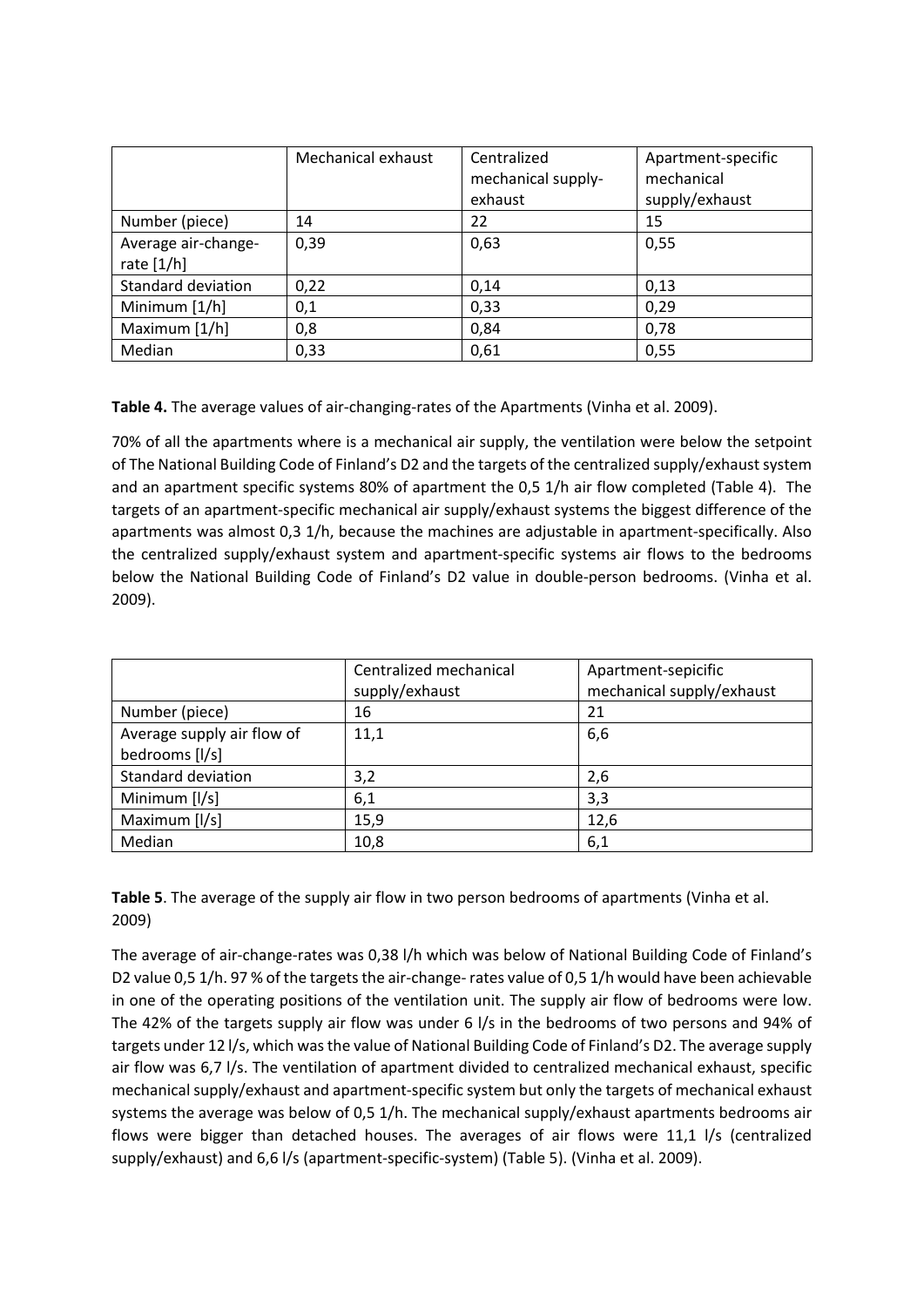Increasing air-tightness of the building envelope reduces unwanted air-leaks and energy-losses. Air leaks are caused by gaps in joints between building components, lack of insulation and unfitted holes in structures for technical installation. The easiest and most economical way of sealing the house is replace old and bad conditioned sealings of windows and doors. (Häkkinen et all 2012)

Air-tightness also reflects significantly on efficiency of heat recovery system. If building's air is exchanging more frequently than 2-3 times in an hour, air leaks should be taken care of before installing heat recovery system. (Boström et all 2012) Tightly sealed houses have less than one exchange per hour. (Häkkinen et all 2012)

#### **Structural renovations**

Additional insulation of external walls can provide 10% savings. It is typically economically feasible if done when other repairing is done for external walls. Typically, additional insulation during structural renovation raises investment cost only 5-15%, so the payback period stays short. (Niemikorpi 2017)

Following table (table 6) describes how additional insulation in externall walls effects on apartmentand detached houses energy economy. Example buildings are built during 1952 – 1980. During the renovation process, thermal insulation was increased by adding mineral wool (50-200mm) on the old wall structure.

|                                | Old externall wall<br>U-value | New external wall<br>U-value | <b>Investment cost</b><br>€/facade m2 | <b>Energy savings</b><br>% |
|--------------------------------|-------------------------------|------------------------------|---------------------------------------|----------------------------|
| Detached house 1980            | 0,29                          | $0,29$ (+0mm)                | 100-140                               | $\mathbf 0$                |
| Detached house 1980            | 0,29                          | $0,23$ (+50mm)               | 150-170                               | 3                          |
| Detached house 1980            | 0,29                          | $0,19$ (+100mm)              | 160-180                               | 5                          |
| Detached house 1980            | 0,29                          | $0,14$ (+200mm)              | 170-190                               | $\overline{7}$             |
| <b>Apartment building 1952</b> | 0,86                          | $0,86$ (+0mm)                | 100-140                               | $\mathbf 0$                |
| <b>Apartment building 1952</b> | 0,86                          | $0,48$ (+50mm)               | 160-180                               | 12                         |
| <b>Apartment building 1952</b> | 0,86                          | $0,34$ (+50mm)               | 170-190                               | 17                         |
| <b>Apartment building 1952</b> | 0,86                          | $0,21$ (+200mm)              | 180-200                               | 21                         |
| Apartment building 1974        | 0,4                           | $0,40$ (+0mm)                | 100-140                               | $\mathbf 0$                |
| Apartment building 1974        | 0,4                           | $0,29$ (+50mm)               | 160-180                               | 5                          |
| Apartment building 1974        | 0,4                           | $0,23$ (+100mm)              | 170-190                               | 8                          |
| Apartment building 1974        | 0,4                           | $0,16$ (+200mm)              | 180-200                               | 11                         |

**Table 6**: (Virta & Pylsy 2011)

Additional insulation of attic floors is economically feasible in detached houses if it is technically possible to do. Possible energy savings can be 5 to 12%. Heat losses through attic floor is relatively small in Apartment buildings but in detached houses heat losses are much higher. Additional insulation for attic floors should be considered, especially when there is enough space between attic floor and roof. Additional insulation could be done with blow wool on the top of old insulation. (Virta & Pylsy 2011)

Following table (table 7) describes how additional insulation on attic floor effects on energy economy of apartment houses and detached houses built in years 1952-1980.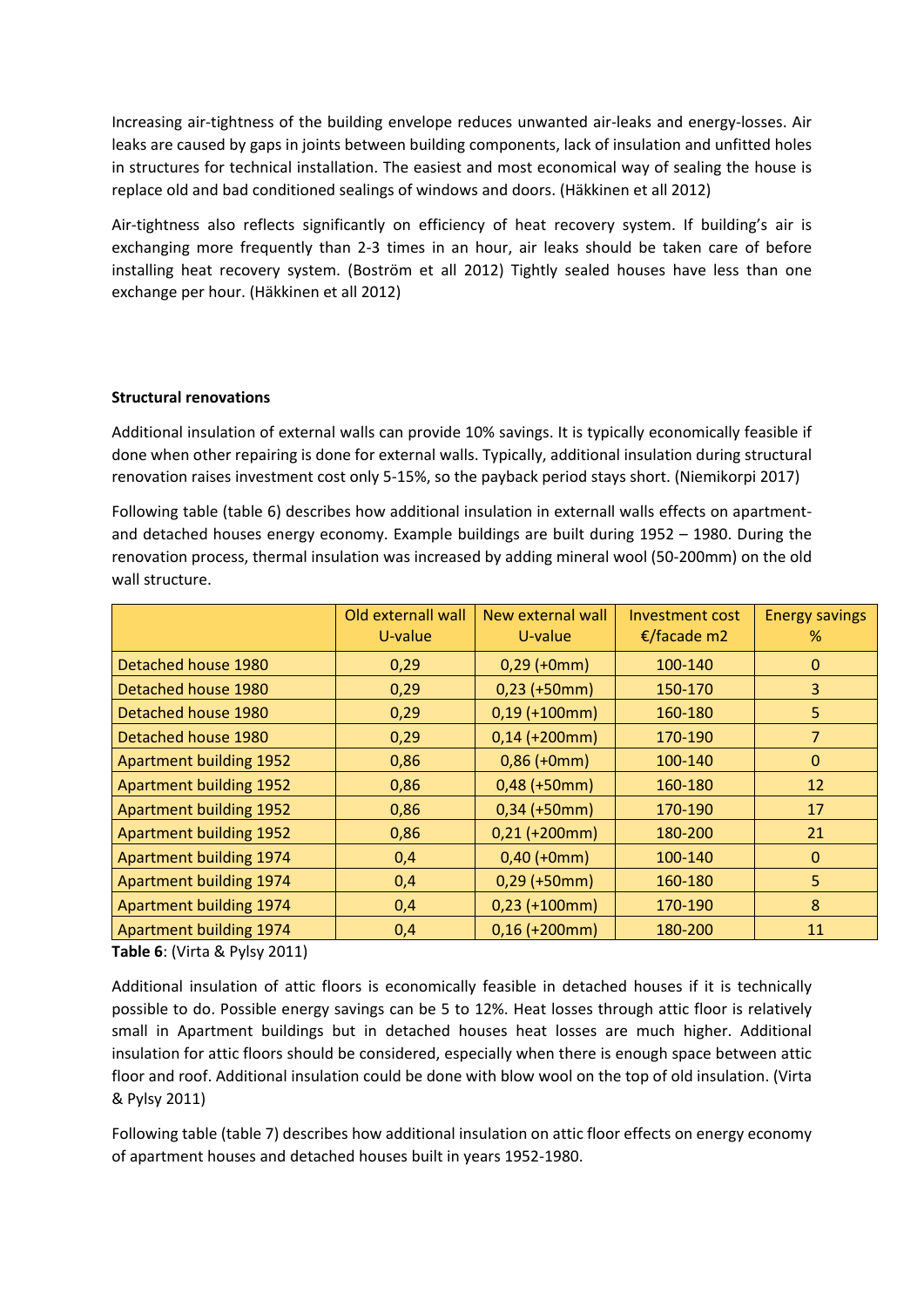|                                | Old attic floor<br>U-Value | New attic floor<br>U-value | <b>Investment cost</b><br>€/attic floor m2 | <b>Energy savings</b><br>% |
|--------------------------------|----------------------------|----------------------------|--------------------------------------------|----------------------------|
| Detached house 1980            | 0,23                       | $0,13$ (+200mm)            | $5-6$                                      |                            |
| Detached house 1980            | 0,23                       | $0,10$ (+300mm)            | $7-9$                                      | 9                          |
| <b>Apartment building 1952</b> | 0,85                       | $0,21$ (+200mm)            | $5 - 6$                                    | 11                         |
| <b>Apartment building 1952</b> | 0,85                       | $0,15$ (+300mm)            | $7-9$                                      | 12                         |
| Apartment building 1974        | 0,35                       | $0,15$ (+200mm)            | $5 - 6$                                    |                            |
| Apartment building 1974        | 0,35                       | $0,12$ (+300mm)            | $7-9$                                      | 6                          |

**Table 7:**(Virta & Pylsy 2011)

#### **Windows**

New windows can also give 5-10% saving. It needs to be remembered, when structural renovations are done that ventilation and heating systems should be adjusted properly to answer new situation. (Niemikorpi 2017)

Today's typical window's thermal insulation is about three times better than the 1970's window. The U-value of the current basic window is  $1,0 \, \text{W/m}^2$ K, which is also the requirement for building construction in the collection of the National Building code of Finland. The best U-values for insulating windows vary between 0,6 W/m<sup>2</sup>K and 0,8 W/m<sup>2</sup>K (Virta & Pylsy).

|                                | Old Window | <b>New Window</b> | Investment cost | <b>Energy savings</b> |
|--------------------------------|------------|-------------------|-----------------|-----------------------|
|                                | U-value    | U-value           | €/window m2     | %                     |
| Detached house 1980            | 2,1        |                   | 350-450         | 8                     |
| Detached house 1980            | 2,1        | 0,7               | 450-550         | 10                    |
| <b>Apartment building 1952</b> | 2,9        |                   | 350-450         | 15                    |
| <b>Apartment building 1952</b> | 2,9        | 0,7               | 450-550         | 17                    |
| Apartment building 1974        | 2,1        |                   | 350-450         | 11                    |
| <b>Apartment building 1974</b> | 2,1        | 0,7               | 450-550         | 14                    |

**Table 8**: The impact of renewal of windows on the energy consumption of the property. The investment cost (includes VAT) means the windows are installed in place. (Virta & Pylsy 2001).

The durability of the window depends essentially on their structure, materials used, and the quality of maintenance. Correspondingly, the necessary maintenance and their practical implementation depend on both the material of the window fittings and the window types. (Virta & Pylsy 2001).

Damage to the windows is due to among other things. Outdoor exposure. The worst are the sloping slope, solar radiation (especially dark windows) and air pollution. Most suffer from weathering the south and west side of the upper floors and windows. Window damage is also caused by the use of windows and poor handling. The general cause of the damage is the failure to observe the regular care of the paintwork and paint surfaces. (Virta & Pylsy 2001).

Usually, a fitness assessment reveals which repair options are to come and where corrective measures should be taken. The fitness assessment of the windows can be connected, for example. A resident survey that gives output information to the fitness calculator for example temperature and traction problems as well as observed defects and damage. (Virta & Pylsy 2001).

Typical repair options for window structures are window upgrades, additional louvers or front windows, and windows with braces. Regular and systematic maintenance of the windows is usually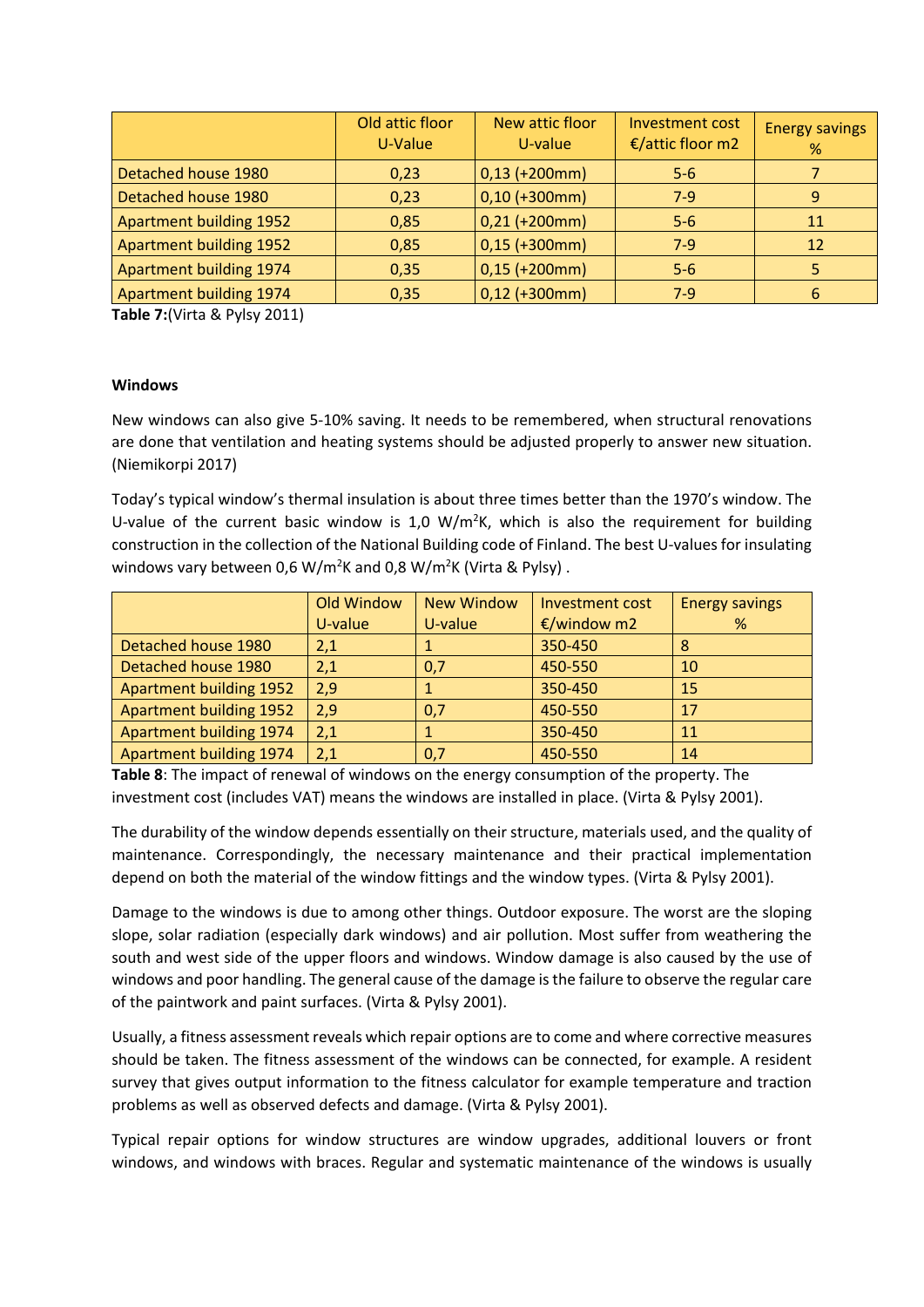more advantageous than the fact that the windows had to be replaced prematurely due to damage due to maintenance failure. (Virta & Pylsy 2001).

To renew windows, attention must be paid to:

- Additional thermal insulation (U) value of the windows
- The total permeation of the solar radiation of the windows, the so-called g-value
- The purchase of potential blinds
- Airtightness of the windows sound insulation and
- Operation of the ventilation after window shutter.

The new windows must have a U-value of not more than 1,0  $W/m^2K$ , and attention should be paid to g-values as it affects the living comfort of the summertime. The old windows have a g-value of about 0,75, which means that 75% of the solar radiation that is affected by the windows comes into the room. There is a difference between the passing values of today's windows: typically, 45-55% penetration, but there are also effective sunscreens that pass through solar radiation by only 23-30%. (Virta & Pylsy 2001).

If the room replacement air has previously been obtained from leakage from old windows, it reduces the number of windows exchanging air volume into the room. In this case, the ventilation becomes insufficient. When replacing the windows, the installation of replacement air valves and the basic regulation of the ventilation system should be ensured. At the design stage of the renovation, it is important to consider what kind of compensation solutions will ensure the best result. For example, incorrectly selected replacement air valves can significantly reduce the sound reinforcement on new windows or cause unnecessary drawbacks in winter. (Virta & Pylsy 2001).

If the property has a mechanical extract air exchange, which is not being transformed into a mechanical intaken-exhaust ventilation system, consideration may be given to installing so-called supply air windows. Their operating principle is simple: outdoor air is led through the upper, lower or lower armrest through the window frame and further into the room air through upper arm or frame. The outdoor air in the window structure can be filtered to meet the purity requirements of the supply air and the window will remain cleaner. (Virta & Pylsy 2001).

When flowing through the window structure, the air flow is warmed up. Heat to the supply air also passes through the window's own heat losses and window-directed solar radiation. The best supply air windows correspond to the thermal insulation of windows with an U-value of 0,8 to 1,0 W/m<sup>2</sup>K. Improved airtightness and thermal insulation of refurbished windows generally reduces the need for heating rooms. This must be taken into account in technical systems, so that room temperatures do not rise to high. Room temperature increases can be avoided by re-setting the heating curve or by basing the radiator network. (Virta & Pylsy 2001).

The cost of window repairs is 60-90  $\epsilon$  per living area, when the window price is 450 $\epsilon/m^2$ . Energy saving estimates are based on the assumption that the window area is 15% of the residential area. The larger the window area relative to the residential areas, the higher the investment cost and the energy savings. If windows are combined with blinds, the additional cost is 30-50  $\epsilon$ /window area. For example, in a 80  $m^2$  apartment, the installation of a Venetian blinds at the window can cost about 500€. (Virta & Pylsy 2001).

Replacing windows will also improve living comfort. The better the window isolates the heat, the higher the temperature inside the window's inner glass in the winter. Higher glass surface temperature reduces the feel of the cold surface. In addition to thermal insulation, living comfort is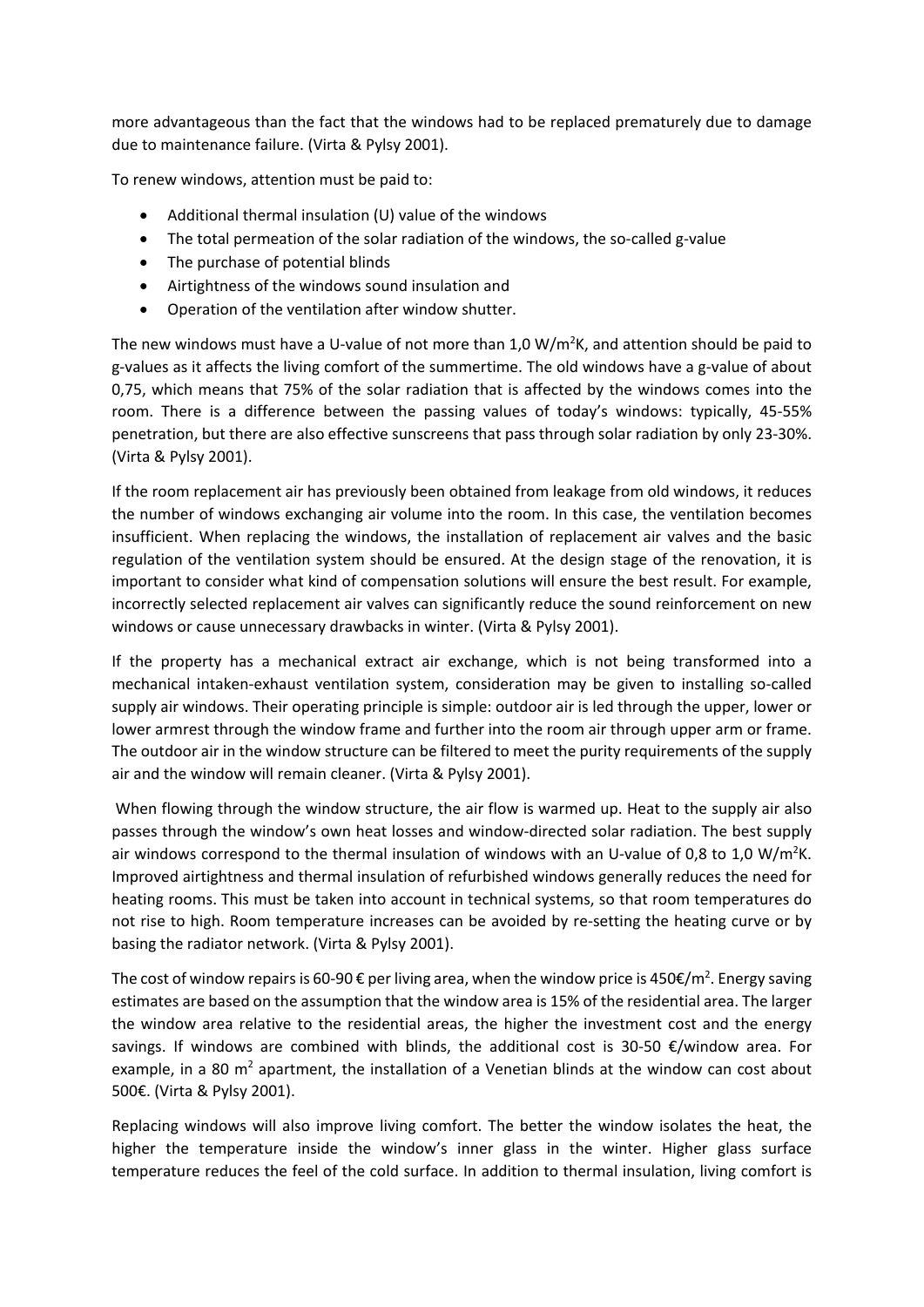also influenced by the sun radiation penetration factor and any blinds – especially in the summer. (Virta & Pylsy 2001).

With a comfortable sunshade window, the maximum indoor air temperature can be up to seven degrees. However, when selecting sunscreen windows, it is important that they prevent the visible light from entering the room, or darkening rooms. Better summertime temperature control also has the other side of the coin: windows prevent sun heat from entering the room even in fall. It follows that heating energy needs to be bought a bit more than in those days if there were normal windows in the rooms (Virta & Pylsy 2001).

It is possible to calculate maximum room temperature summertime temperatures as close as possible to sunlight windows. On the other hand, the blinds do not prevent the sun and heat from heating in the spring and autumn. However, the most important role is the resident who adjusts the position of the venetian blinds. For the best benefit, blinds should be used actively by opening and closing them as needed (Virta & Pylsy 2001).

## **Quality assurance of moisture and dust**

Moisture and microbes have been increasingly present in the various media in recent years, partly because of the moisture and hometown measure program run by the Ministry of the Environment. In the research of HKPro3 the primary goal was to clarify the significance of clearing and quality requirements attached to the grant applications, and in particular, the relevance of the expert assessments attached to the grant applications to the success of corrections and the effective allocation of state subsidies (Marttila et al. 2015).

The objective of quality assurance is that the building complies with the qualitative requirements set for it. The quality assurance required by the authorities for the construction project is based on laws, regulations and building regulations that ensure a minimum level of building construction. The quality assurance of the project also includes the consideration of the objectives of the project on moisture and dust management at various stages of the project (Marttila et al. 2015).

Quality assurance measures for a construction project can be viewed as follows:

- 1) Project control/procedures in quality control
- − Meeting practices, reviews
- − Plan change processing
- − Documentation
- − Task responsibilities, appointment of person
- 2) The specific features of the object and the risk assessment
- − Technically critical working phases
- − Operationally critical work phases
- − Risk assessment, analysis of expected problems
- 3) Supervision of work executives and materials
- − Approval of subcontractors
- − Procurement quality control
- 4) Quality control of work steps and supervision of work outcomes
- − Task planning, control of work stages and inspections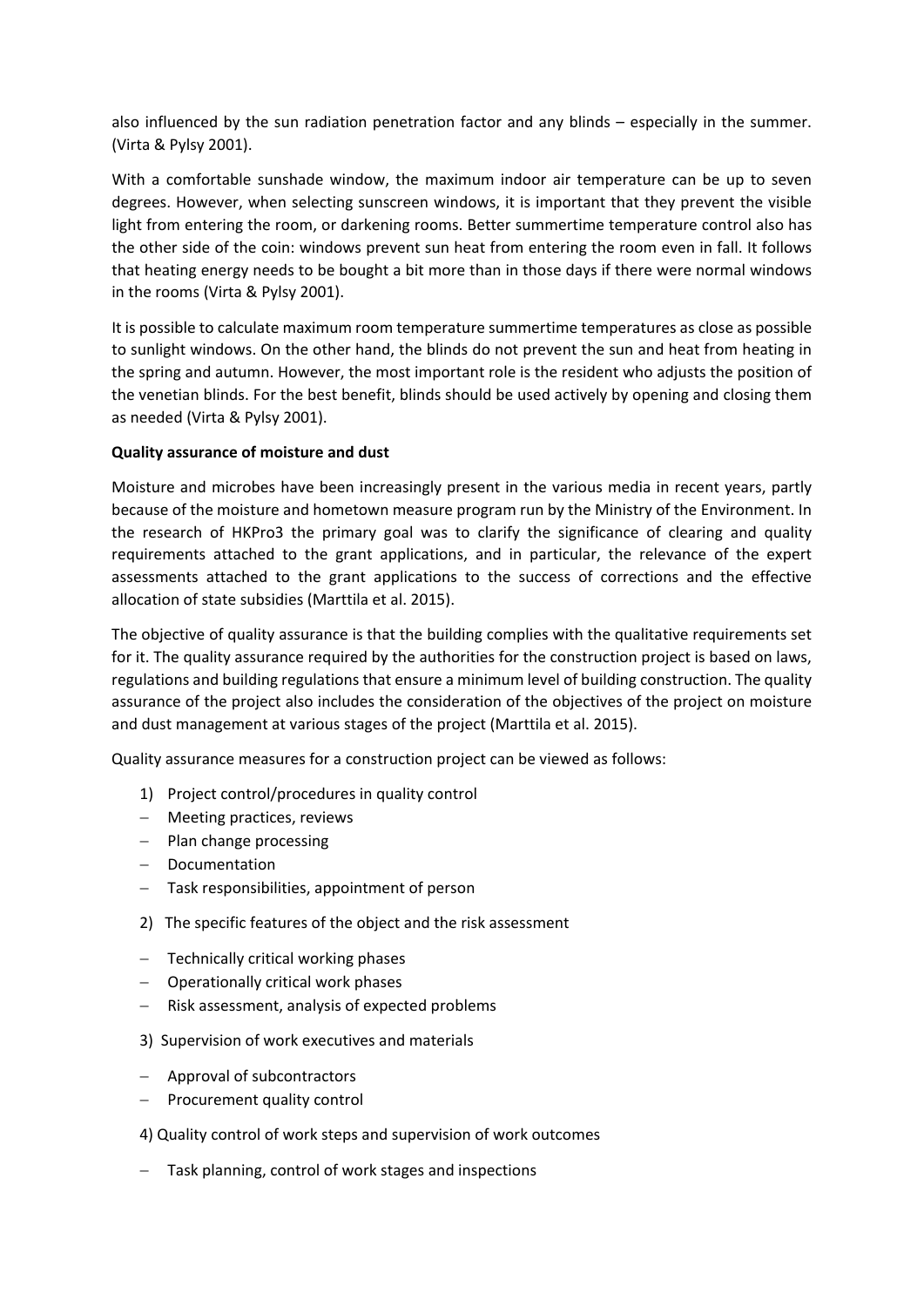- − Contractor quality control, self-delivery
- − Supervisor of the developer
- − Delivery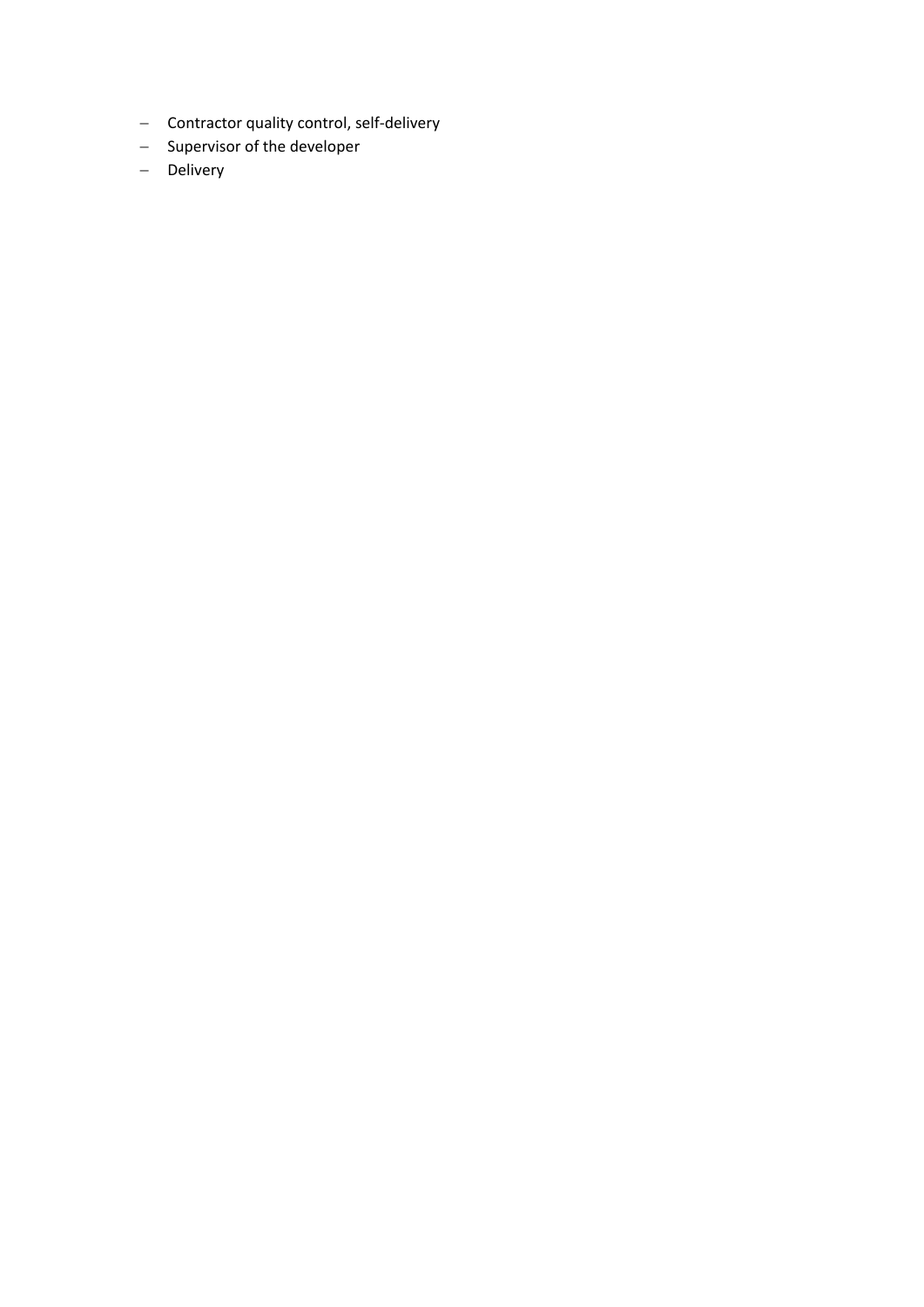#### Quality assurance measures required by the builder

The quality assurance measures required for the research sites are presented in a number of contract documents. As a requirement, various aspects of quality assurance procedures, risk assessment, and employee and quickly control have been presented. The requirements are generally of a general nature, which is to say that they are suitable for the quality assurance of any construction project. Since the organization of the site and execution of the actual construction work are the tasks of a contractor, the requirements of the developer for quality assurance can be general. In that case, however, the developer must ensure that the contractor's quality assurance measures are adequate on site repairs and on the builder's own quality system (Marttila et al. 2015).

According to the general contract terms of the building contract, the contractor must, on demand, indicate in writing how he will ensure the quality of his performance. Requirements of a written quality plan and approval of the plan by the developer is a reasoned way of working to ensure that the quality assurance measures required by the project are avoided in the quality of the site (Marttila et al. 2015).

#### Quality assurance help

The grant terms and the application guidelines do not specify the content of a quality assurance instructions of the party that must make this manual. For this reason, the subject of the HKPro3 research has been interpreted differently (Marttila et al. 2015).

The lower level of workplace quality plans is due in particular to the fact that only a few plans have taken into account the measures required by the contractor's contract documents. Many workspace quality plans also appear to be generic that it would be suitable for any quality plan for the site. Documents can often be made on the basis of the documents of the previous project, so that they are not sufficiently carefully adapted to the specific features of each site. The quality management plans of the site have been slightly more carefully taken into account in the construction site's specific features and risk assessment. Avoiding the unnecessary risks to the site and taking special features into account will have an important impact on the time schedule, cost and thus the overall outcome of the work. On the site, you should prepare for the risks in advance. In the guidelines drawn up by the developer, remarks are most closely linked to the guidance of quality control procedures (Marttila et al. 2015).

#### Realization of quality assurance on site

The implementation of measures required for quality assurance on the site has been assessed on the basis of the interview supervisor or developer's interview response. The success of quality assurance on the site is significant, in addition to the quality assurance measures of the site, the activity of the construction supervisor, the professionalism and the ability to co-operate with the contractor. The building supervisor plays an important role in the quality assurance of the site. Since quality assessment is the subjective view of each interviewee, there may be differences in the level of assessments between different projects (Marttila et al. 2015).

#### Moisture management

The moisture and mold damage of the building result from excessive moisture in the structures. In order to prevent damage during all stages of a construction project, measures must be taken to prevent the damping of structures. In preparation for the construction phase, the developer guides the site's moisture management according to the target by clearly listing the project's contract documents in terms of its intent and the measures that the builder particularly wants to invest in the project. In the landfill site, the main goal of the developer is to ensure that the site is handled to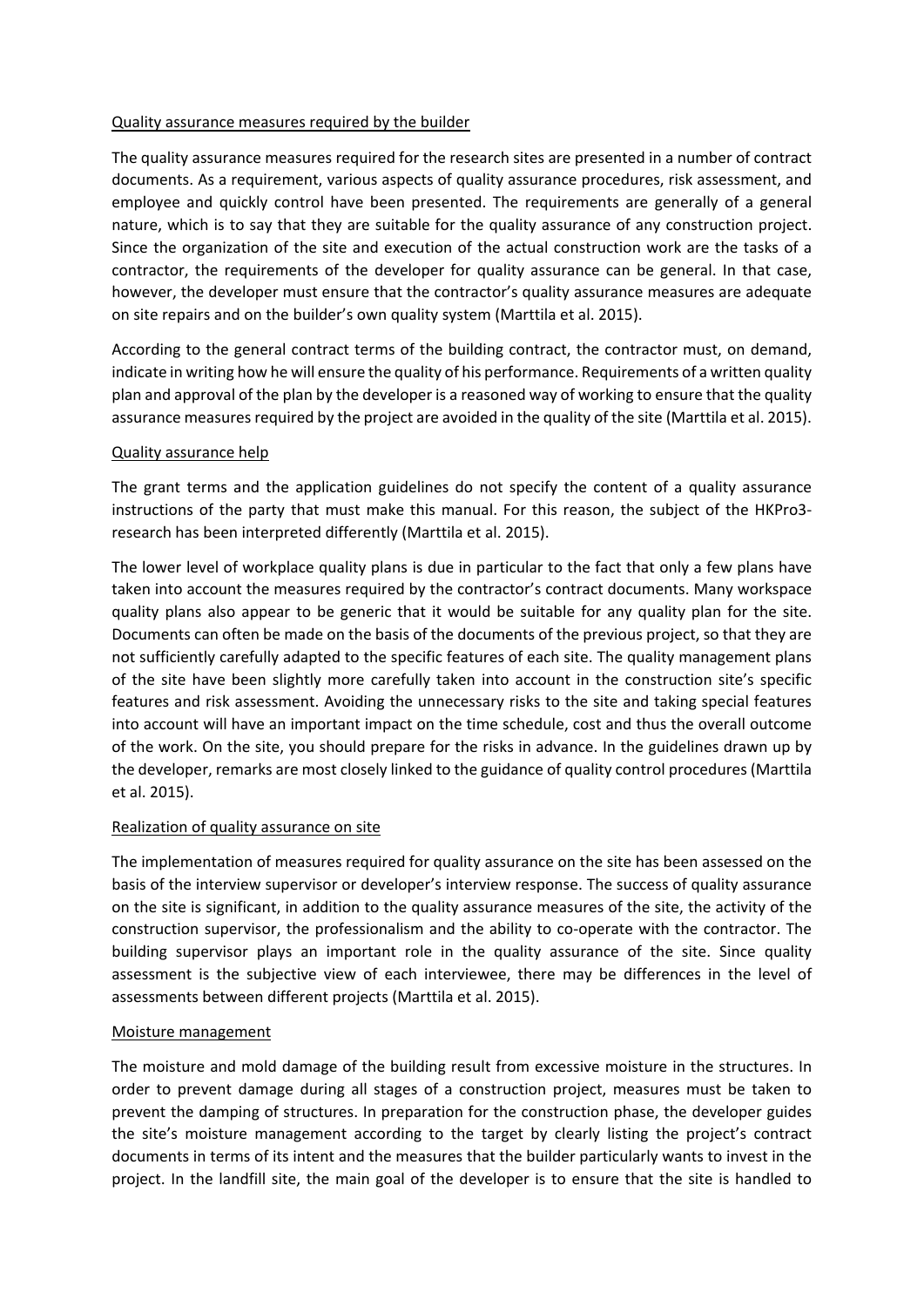manage and control the conditions so that the building materials and finished building blocks are prevented from getting wet and the dehydration of the structures is possible. These measures are designed to prevent the formation of harmful humidity in the structures and to reduce the need for drying the site (Marttila et al. 2015).

The site's moisture management is part of the work planning and quality management of the site. The site's moisture management measures and their design ensure the achievement of the goals set by the developer and achievement of a good and demanding construction. Moisture management measures for a building project can be viewed as follows:

- 1) Moisture risk mapping
- − Moisture-technically critical and risky structures
- − Planning the implementation of risky structures
- 2) Drying time estimate / coatability of structures
- − Concrete constructions to be coated
- 3) Planning the construction site management
- − Preventing building materials and the hull of the building
- − Protection of incomplete construction parts
- − Preparing for water damage (pipe leakage, shielding, etc.).
- − Design of the curing of the building
- 4) Humidity measurement plan
- − Measuring points and methods
- − Qualification of the humidity meter
- − Schedule
- 5) Moisture management organization, monitoring, reporting and control
- − Responsibilities and responsibilities of the responsible
- − Documenting the measures (Marttila et al. 2015)

#### Moisture control plan

The site's moisture management plan defines concrete moisture management measures on site. The assessment of the moisture management plans prepared by the builder is above the acceptable level for all the components and there is little difference between the sub-areas estimates. In the assessment of the sub-areas of the site's moisture management plans there is more variation compared to developer's plans. In the workplace's plans, moisture management components have been designed to organize, monitor and monitor moisture management measures. Measures relating to moisture risk mapping, condition management and de-structuring and coatingability have been designed at site on a good assessment level. (Marttila et al. 2015)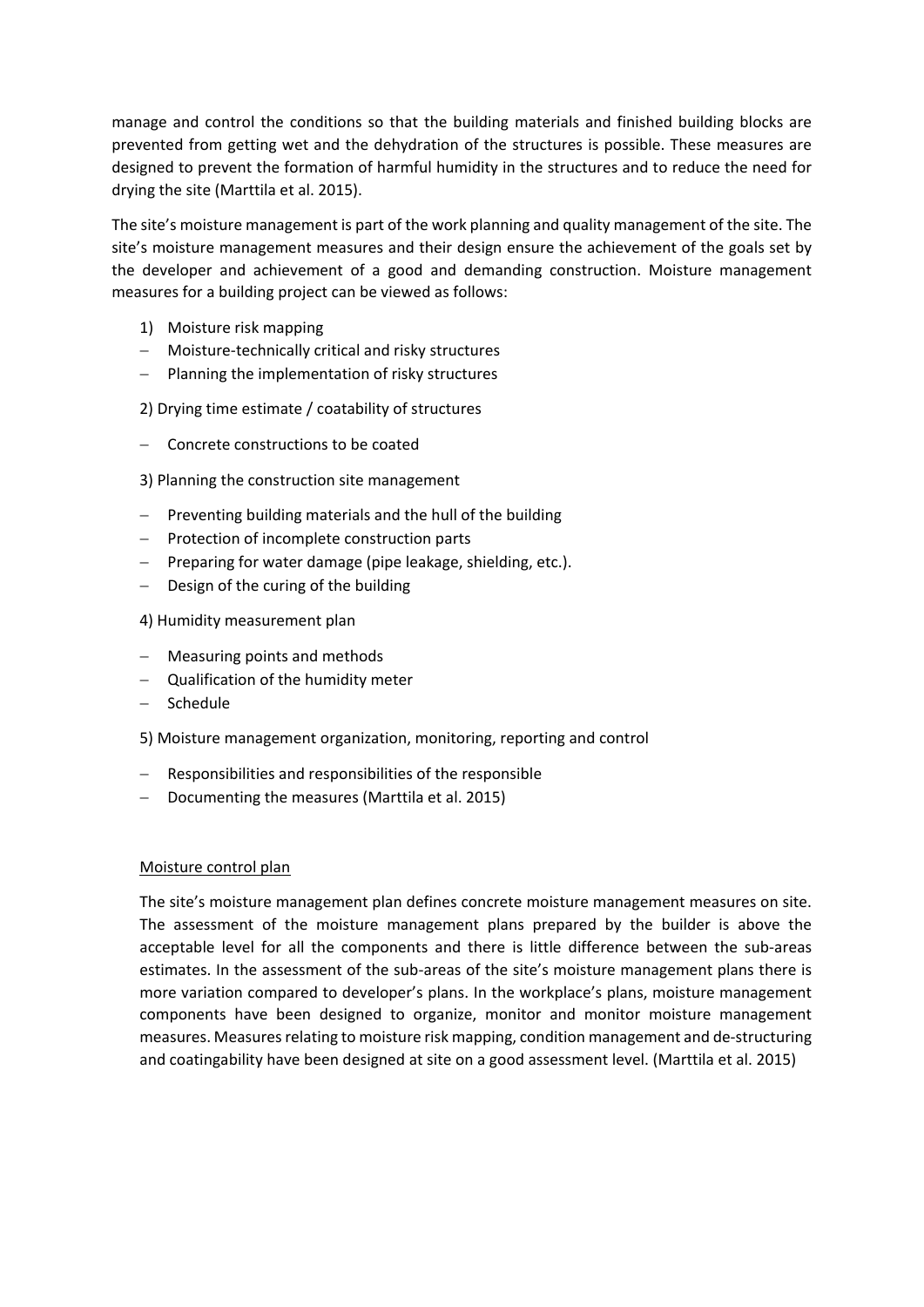### Dust control

A lot of dust is generated in the construction work. In the renovation projects, dust is especially generated in demolition work. Breaking of structures, handling, transport and cleaning of unloaded materials will expose workers to impurities from the materials. Repair projects often also demolish damaged structures, where workers can be exposed to microbies. In the repair site, control of dust management is hampered by the unexpected structures or old building materials that were unexplained in advance at the demolition work and which may require special action (Marttila et al. 2015).

The most important dust management objectives of the renovation project are the cleanliness of the areas to be repaired after the repair work and the maintenance of the existing premises clean during the repair work. During the repair work, furthermore, in order to ensure occupational safety, the working environment must meet the hygienie requirements of the authorities. (Marttila et al. 2015)

On a construction site, there is sometimes disagreement between the cleanliness of the work site and the level of dust in the completed building. The constructor should clearly and unambiguously define the contract documents as a requirement for the dust management level of the construction site and the completed building in order to avoid

The dust management measures of a building project can be viewed as follows:

1) dust-free working methods

- − Selection of working methods
- − Selection of low-dust-materials

2) preventing the spread of dust

- − Storage and vacuum
- − Spot descent, shutdown mode
- − Wet methods
- − Adequate ventilation
- − Thresholds on the route

3) clearout

- − Methods
- − Quantity, scheduling

4) avoiding exposure and personal protection

- − Guidance and training
- − Minimizing exposed workers
- − Choice of the right type of protection according to the exposure

5) organization, monitoring, reporting and control of dust management

- − PICs
- − Target levels and guidelines (Marttila et al. 2015)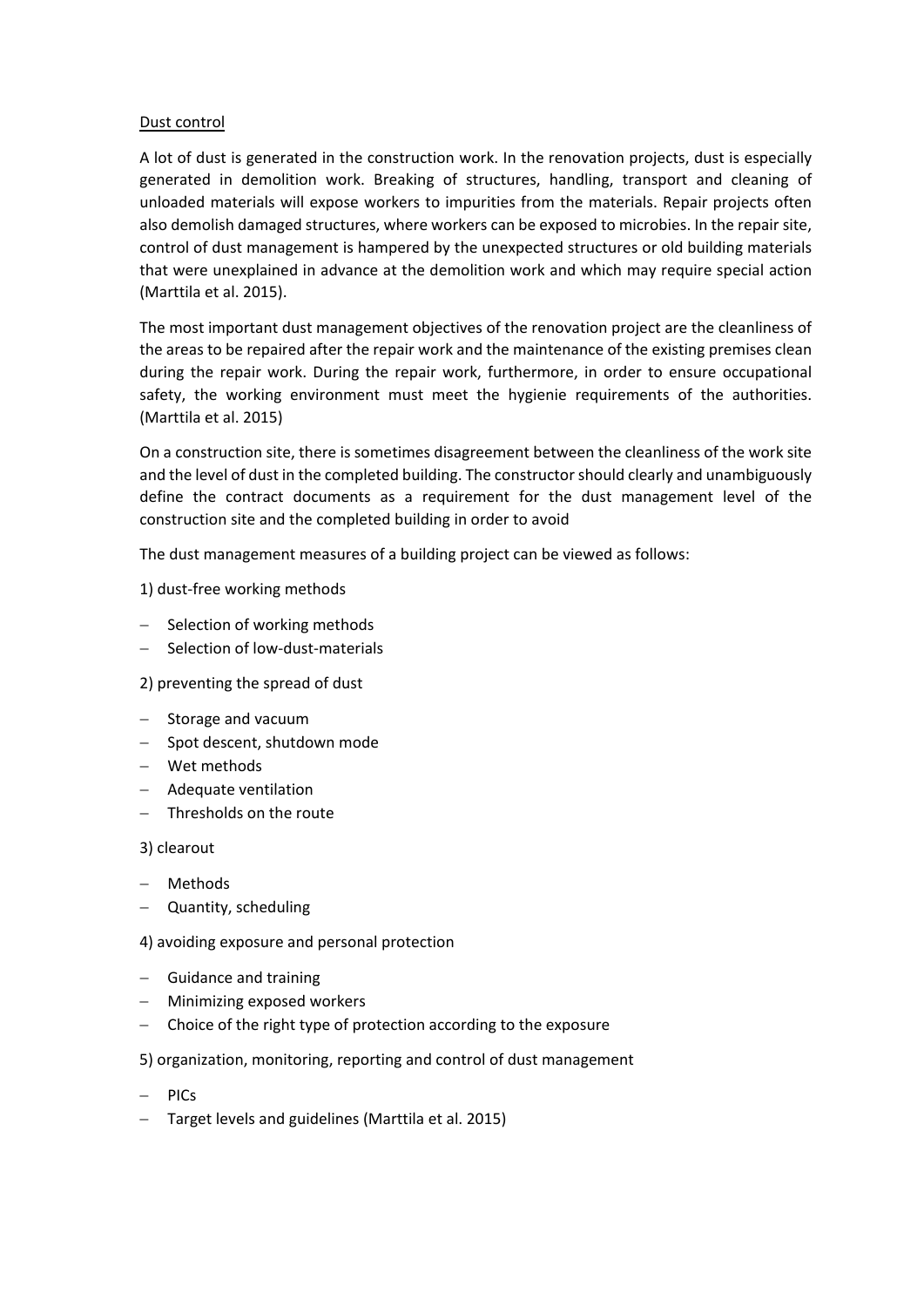#### Dust management plan

There is a significant difference in the evaluation between the developer and the plans drawn up by the site. Plans drawn up by the builder include sufficient measures for all aspects of dust control. The level of plans drawn up by contractors is clearly below the developer's plans. In all plans, the most commonly planned measures for the organization, monitoring and control of dust management. Dust prevention, cleaning and personal protection are best described in dust control areas. Workplace dust management plans contain measures to prevent the spread of dust and the use of respirators, but there is no mention of their allocation to clearly different stages of work such as dismantling of microbicated structures (Marttila et al. 2015).

#### Repair plans

Repair plans are drawn up on the basis of information from the condition survey and separate meetings and reviews. The condition survey data and other building information will be delivered to the designer immediately at the design startup stage for familiarization. The condition researcher and repair designer are advised to visit the site for damage, risk analysis, and repair needs (Marttila et al. 2015).

The repair planner shall present the designs to the repaired in the plans, the extent of the repairs required, the repair and repair materials used. In addition, the plans or specifications show other things that may have an impact on the cost of a repair work, schedule or work loss. These may include, for example, the required templates, their scope and their approval, the necessary hedges, quality assurance measures, abnormal drying times of materials, etc. Repairs must be made in the repair plans to the extent necessary so that the damage caused by the health examination presented in the condition survey can be eliminated and the building can be safely used. Repairs must be designed in such a way that the cost of repairs remains reasonable. In the design, the method of repairing the damage must be determined so that the structure can be re-damaged. In this case, the designer has to consider whether the structure can be retained in accordance with the old plan or whether the structure should be corrected in accordance with the current building physics review and knowledge. Depending on the damage site, the repair can also be designed to remedy the damaged materials and structures clearly damaged, but minor repairs or cleaning of the less damaged areas around the damage. In some cases even the molded material inside the structures or in the outside ventilation space will not necessarily need to be changed if the transfer of the homogenous dust or the like to the room space can be prevented by a reliable method. It is recommended that plans are always given to commentators on a condition researcher or other external expert to ensure the adequacy of the corrections (Marttila et al. 2015).

#### **Conclusions**

The quality of condition surveys and their reporting is expected to develop with the new condition study guide and new qualification requirements. In the area of quality assurance and in particular in matters relating to local government decision-making, there is still room for improvement in the coming years (Marttila et al. 2015).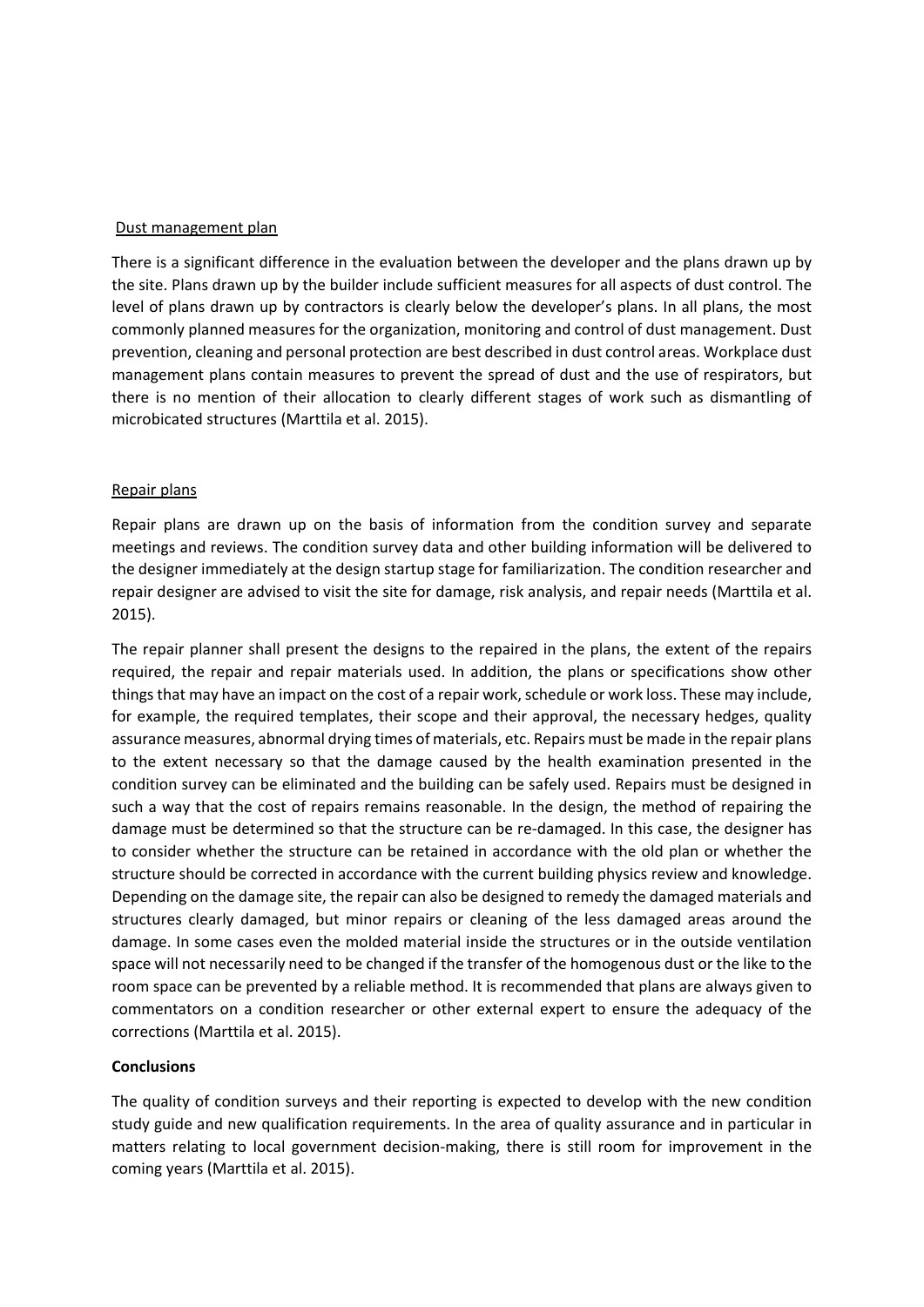Too large-scale assignment, possibly inferior statements, some of the commentators were incompetent and reluctant to evaluate the success of the projects sufficiently thoroughly. In the study of HKPro3, it was not possible to estimate what was the significance of an individual statement to the success of the renovation project. In other words, a formally incompetent statement or its author may have been a very important factor for the success of the project. However, a formally valid opinion has better conditions to influence the quality of the project. In the future, a template form should be used as a reference template to minimize the quality level variation (Marttila et al. 2015).

In the opinions on the subject's condition studies, the conditions of the building and importance of indoor air problems for the users of the building, there were some substantive deficiencies. In the remedial statements, the statement could only assess whether the problems identified in the condition test were corrected. Statements should be made more specific and should be more clearly interlinked. The statements should ensure that the condition of all building blocks is known and all factors affecting indoor air quality have been taken into account in the plans. These measures reduce the variation in the quality of opinions and harmonize the application process, which also facilities the work of State Aid Authorities. The merger of statements would reduce the number of applications because the statements would not have to be submitted. This problem would be eliminated if the application process was a systematic and annual recurring process (Marttila et al. 2015).

Besides the various procedures, to achieve the goal of achieving the goal is of paramount importance in the co-operation between the expert and the subscriber, as well as through the whole repair process and the other parties involved. The aim is to provide a technically, economically and operationally viable remedial action to remove indoor air and health hazards. According to the findings, many consultants receive regular assignments from municipalities and tighter government subsidies have increased co-operation between municipalities and consultants. However, consultancy companies are dependent on the number of orders and may, in the framework of contract terms and generally acceptable practices, provide favorable statements to applicants of state subsidies. It is virtually impossible to verify the complete outsourcing, as many experts may have been working for many years in co-operation with the subscriber (Marttila et al. 2015).

However, the main research proposal is related to the development of expert opinions. The research team has prepared a draft form based on the form. Filling the form is designed to be plain and unambiguous, but flexible to editable and easy to use. This will help the expert input into the solution of his/her own special skills. The main purpose of the form is to support the project's success, ie the implementation of a healthy building. One purpose of the form is a create a clear understanding of the subject's condition and condition studies for the subscriber, thereby facilitating decision-making related to the implementation method or project prioritization. The form is intended to assist the customer in the repair of a repair project or an existing building replacement project for the purpose of analyzing condition tests, project plan and repair plans. The operating model is designed for use by all property owners (Marttila et al. 2015).

The aim of the form templates is to facilitate the economic problem caused by moisture, mold and other indoor air problems other than just distributing state subsidies. Grants are also used to renew non-indoor building elements. This is, in many cases, profitable in the context of a comprehensive renovation, but it may be more effective to cover government subsidies, especially in indoor air problems, if it is possible to identify grants for grants directly affecting the repair or immediate prevention of indoor airborne problems. The lower cost of a project eligible for a grant should be raised because very small contributions have only a small impact but a lot of work needs to be done to get the grants. Small projects are also often launched without government subsidies. The size of the grand should also be considered as the upper limit for which the overwhelming part will no longer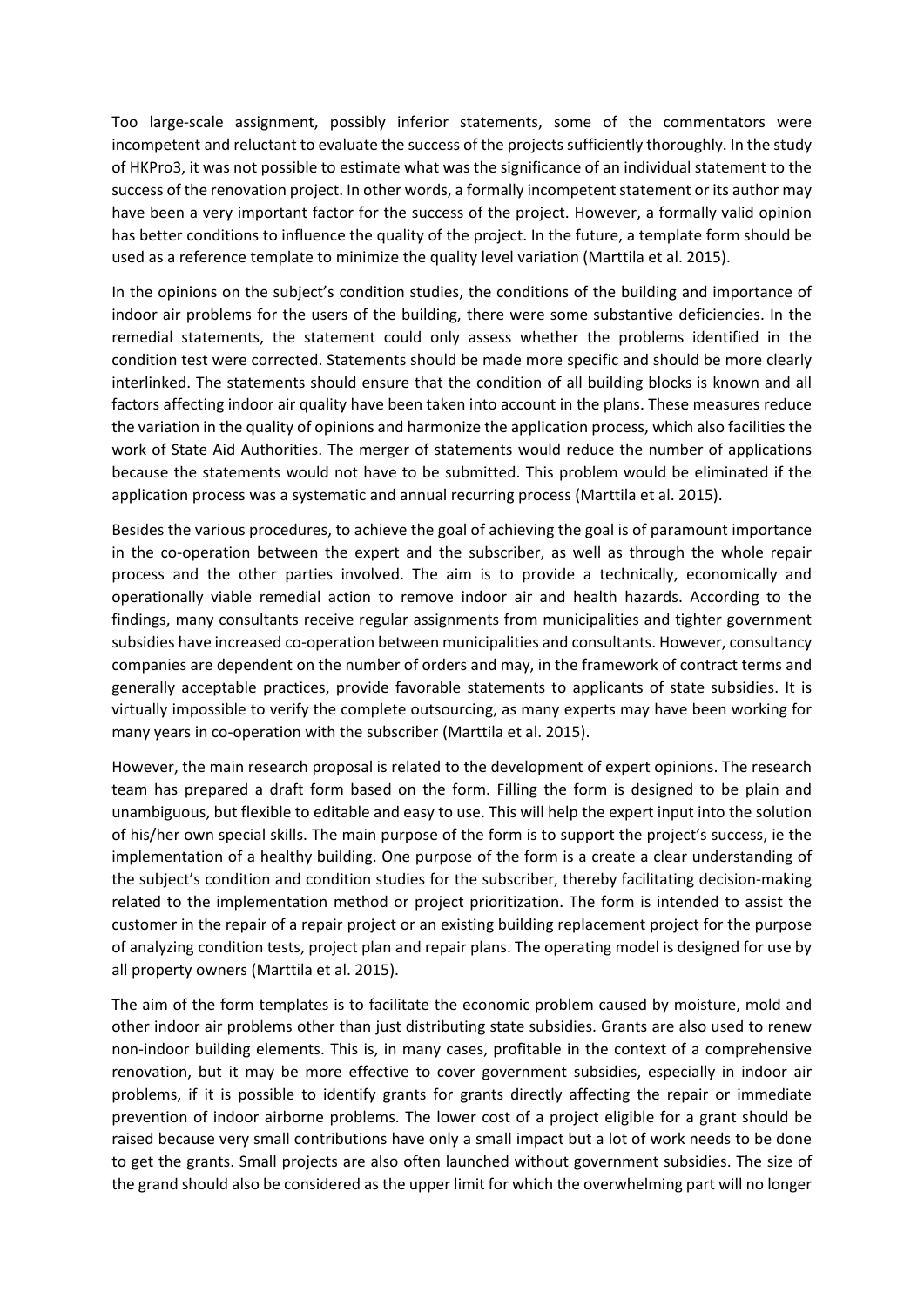be paid because very large projects may consume an unduly large portion of the grant (Marttila et al. 2015).

State aid granted to a renovation project and the work done to it will be lost if the aided project fails to overcome all indoor air problems. The most significant economic problem is the need for repair and the continuation of the health problem. The form created in the survey is intended to assist all property owners in the analysis of their rehabilitation project (or, if applicable, a new construction project) for analyzing condition surveys, project plans and repair plans. The most significant benefit of the form is to guide the co-operation between the various parties to ensure that all building blocks are properly investigated and repaired. Only with this motive the procedure will benefit all parties (Marttila et al. 2015).

# **Saving in electrical cost**

Basic maintenance of ventilation system can provide 10% savings. Old fashioned lightning bulbs can be replaced with more energy efficient ones and get 5-10% savings. The new building automation system can create 5-10% savings. In addition, basic maintenance of elevators can also save some electricity in apartment houses. (Niemikorpi 2017) In addition, energy efficient household appliances can reduce electricity usage.

## **Reducing heat energy- and water consumptions**

In many cases heat energy is wasted due the radiators does not work as they should. Radiators might be too small, which is compensated by raising temperature of circulating water. Thermostatic valves might not work properly or customers does not know how they are used. Balancing heat loads and repairing heat distribution systems can together provide about 15% savings. (Niemikorpi 2017)

Water could be saved 10% with nozzles and valves, which controls water flow and pressure. If every apartment doesn't have own water meter, it can provide massive savings, due the end user can follow their water consumptions. When larger renovation is done for the pipelines, it is usually feasible to install new water fittings same time. New taps and toilets can save 10-25% water compared as old ones. (Niemikorpi 2017)

Investing in an air-heat pump is a good way to reduce electricity or oil usage for heating. Heat pumps can be also used for cooling in summer time, however active or unnecessary cooling might cancel the savings. If heat pumps are used to support direct electricity heating, the savings in electricity usage are 8-26%.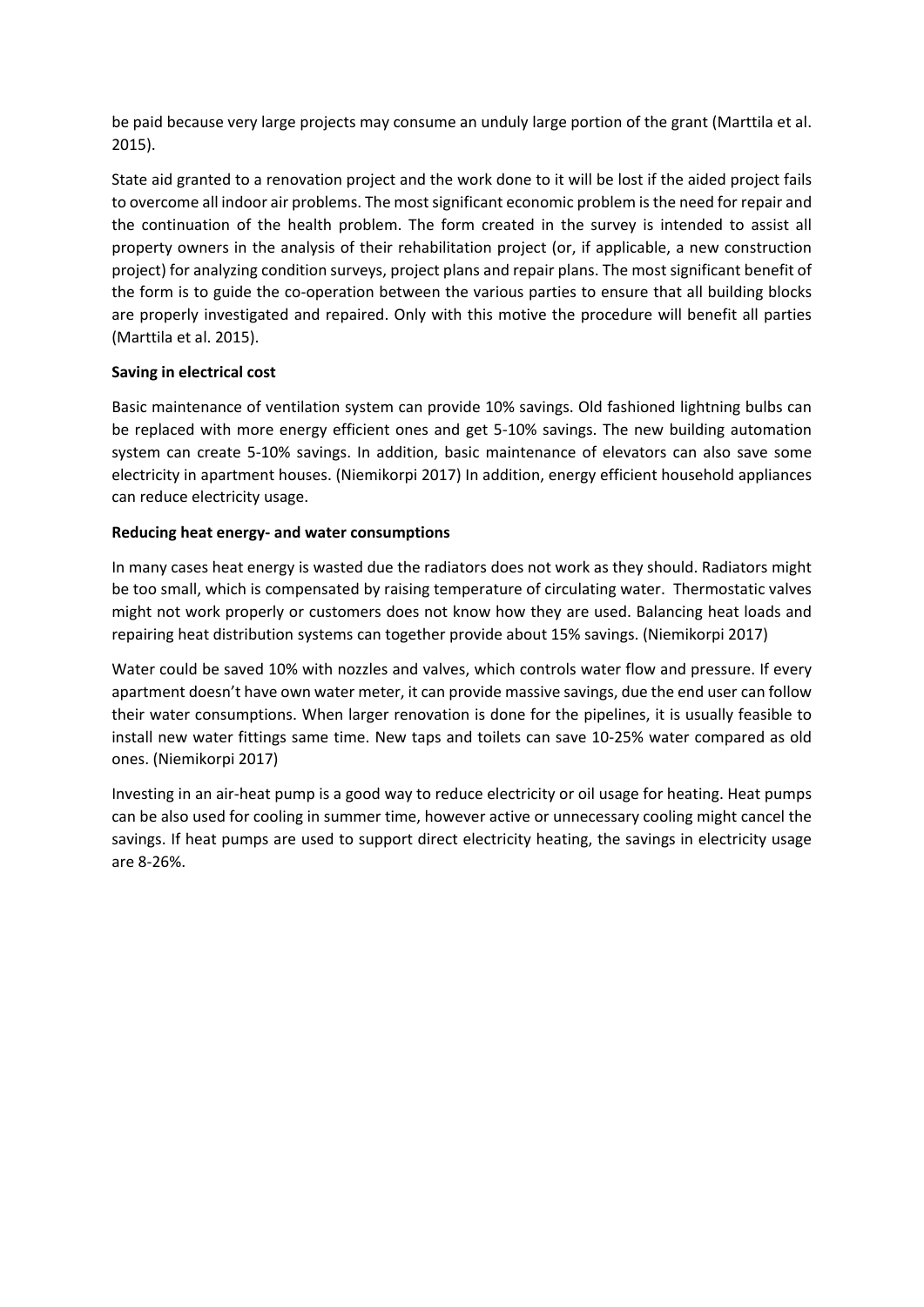### **Summary**

Following table shows feasible renovation options for different building types from different eras.

| Possible energy        | Building year                                                                     |                                                                                            |                                                                                               |                                     |                               |                                                            |                                     |   |
|------------------------|-----------------------------------------------------------------------------------|--------------------------------------------------------------------------------------------|-----------------------------------------------------------------------------------------------|-------------------------------------|-------------------------------|------------------------------------------------------------|-------------------------------------|---|
| efficiency renovations |                                                                                   |                                                                                            |                                                                                               |                                     |                               |                                                            |                                     |   |
|                        |                                                                                   | я<br>å                                                                                     | 8                                                                                             | $\frac{8}{2}$                       |                               |                                                            |                                     | Ħ |
| Single family house &  |                                                                                   | Long term renovation plan should always be done before renovations. Structural renovations |                                                                                               |                                     |                               |                                                            |                                     |   |
| detached houses        |                                                                                   |                                                                                            | always effects on ventilation and envelopes building physical characteristics.                |                                     |                               |                                                            |                                     |   |
| External wall (wood)   |                                                                                   |                                                                                            | During renovation of external claddings, additional insulation of 100mm                       |                                     |                               |                                                            |                                     |   |
| <b>Roofs</b>           | Additional insulations                                                            |                                                                                            | Flat rooftops:                                                                                |                                     | <b>Additional insulations</b> |                                                            |                                     |   |
|                        | 100-300mm of wool if                                                              |                                                                                            | Additional insulations                                                                        |                                     | if there is enough            |                                                            |                                     |   |
|                        | there is enough space                                                             |                                                                                            | during rooftop<br>renovations                                                                 |                                     | space                         |                                                            |                                     |   |
| <b>Windows</b>         |                                                                                   |                                                                                            | Windows that are in bad conditions are replaced at age of                                     |                                     |                               |                                                            | Windows are replaced at age of      |   |
|                        | 30-40 years                                                                       |                                                                                            |                                                                                               |                                     |                               |                                                            | 30-40 years or only internall glass |   |
|                        |                                                                                   |                                                                                            |                                                                                               |                                     |                               | is replaced                                                |                                     |   |
| <b>Base floor</b>      |                                                                                   |                                                                                            | Additional insulations only for ventilated base floors                                        |                                     |                               |                                                            |                                     |   |
| Sealing the envelope   |                                                                                   |                                                                                            | Envelope sealings with ensuring that exhaust only                                             |                                     |                               |                                                            | Replace sealings from windows       |   |
|                        |                                                                                   |                                                                                            | ventilation systems operates correctly.                                                       |                                     |                               |                                                            | and doors, during other             |   |
|                        |                                                                                   |                                                                                            |                                                                                               |                                     |                               |                                                            | renovations sealing of wall joints. |   |
| Ventilation and heat   |                                                                                   |                                                                                            | If building could be sealed properly and there is room for air ducts, new Old ventilation     |                                     |                               |                                                            |                                     |   |
| recovery               |                                                                                   |                                                                                            | ventilation system could be builded. Old ventilation machines could be  machines could be     |                                     |                               |                                                            |                                     |   |
|                        |                                                                                   | replaced by newer ones.                                                                    |                                                                                               |                                     |                               |                                                            | replaced by more                    |   |
|                        |                                                                                   |                                                                                            |                                                                                               |                                     |                               |                                                            | energy efficient ones               |   |
| Others                 |                                                                                   |                                                                                            | After renovation, it is important to adjust ventilation and heating system operate correctly. |                                     |                               |                                                            |                                     |   |
|                        |                                                                                   |                                                                                            | Adding insulation on pipings and air ducts which goes through to the cold spaces. Solar panel |                                     |                               |                                                            |                                     |   |
|                        |                                                                                   |                                                                                            | and heat pump installations should be considered.                                             |                                     |                               |                                                            |                                     |   |
| Apartment buildings    |                                                                                   |                                                                                            | Long term renovation plan should always be done before renovations. Structural renovations    |                                     |                               |                                                            |                                     |   |
|                        |                                                                                   |                                                                                            | always effects on ventilation and envelopes building physical characteristics.                |                                     |                               |                                                            |                                     |   |
| <b>External wall</b>   | houlation only if<br>building her tage<br>allows it.                              | æe                                                                                         | Additional insulation during renovation caused by technical                                   |                                     |                               |                                                            |                                     |   |
| <b>Roofs</b>           | Additional insulations                                                            |                                                                                            | Additional insulation if possible                                                             |                                     |                               |                                                            |                                     |   |
|                        | if enough space                                                                   |                                                                                            |                                                                                               | during rooftop renovation           |                               |                                                            |                                     |   |
| Windows                | <b>Precious frames</b>                                                            |                                                                                            |                                                                                               |                                     |                               | Bad conditioned windows are replaced at age of 30-40 years |                                     |   |
|                        | repaired carefully                                                                |                                                                                            |                                                                                               | or only internall glass is replaced |                               |                                                            |                                     |   |
| Base floor             |                                                                                   |                                                                                            | Only is buildings use is changed radically                                                    |                                     |                               |                                                            |                                     |   |
| Sealing the envelope   | Replace sealings from windows<br>Envelope sealing with ensuring that exhaust only |                                                                                            |                                                                                               |                                     |                               |                                                            |                                     |   |
|                        | ventilation systems operates correctly.<br>and doors, during other                |                                                                                            |                                                                                               |                                     |                               |                                                            |                                     |   |
| Ventilation and heat   |                                                                                   |                                                                                            | Ventilations renovations could be done during pipe repair process                             |                                     |                               |                                                            |                                     |   |
| recovery               |                                                                                   |                                                                                            |                                                                                               |                                     |                               |                                                            |                                     |   |
| Others                 |                                                                                   |                                                                                            | After renovation, it is important to adjust ventilation and heating system operate correctly. |                                     |                               |                                                            |                                     |   |

(Heljö & Vihola 2012)

Renovation process should be leading towards to complete solution instead of particular practises. Additional insulation material or products are not the only solutions for energy efficiency building. Practical solutions are combinations of different practises, which needs understanding of how the whole building is working. Better insulation and air tightness effects on the operation of ventilation and demand of heat energy. In the worst case, energy efficiency might get worse, if ventilation and heating systems are not adjusted afterwards. In addition, moisture technical challenges should be also carefully considered when structural renovations are done. (Ojanen, Nykänen & Hemmilä 2017)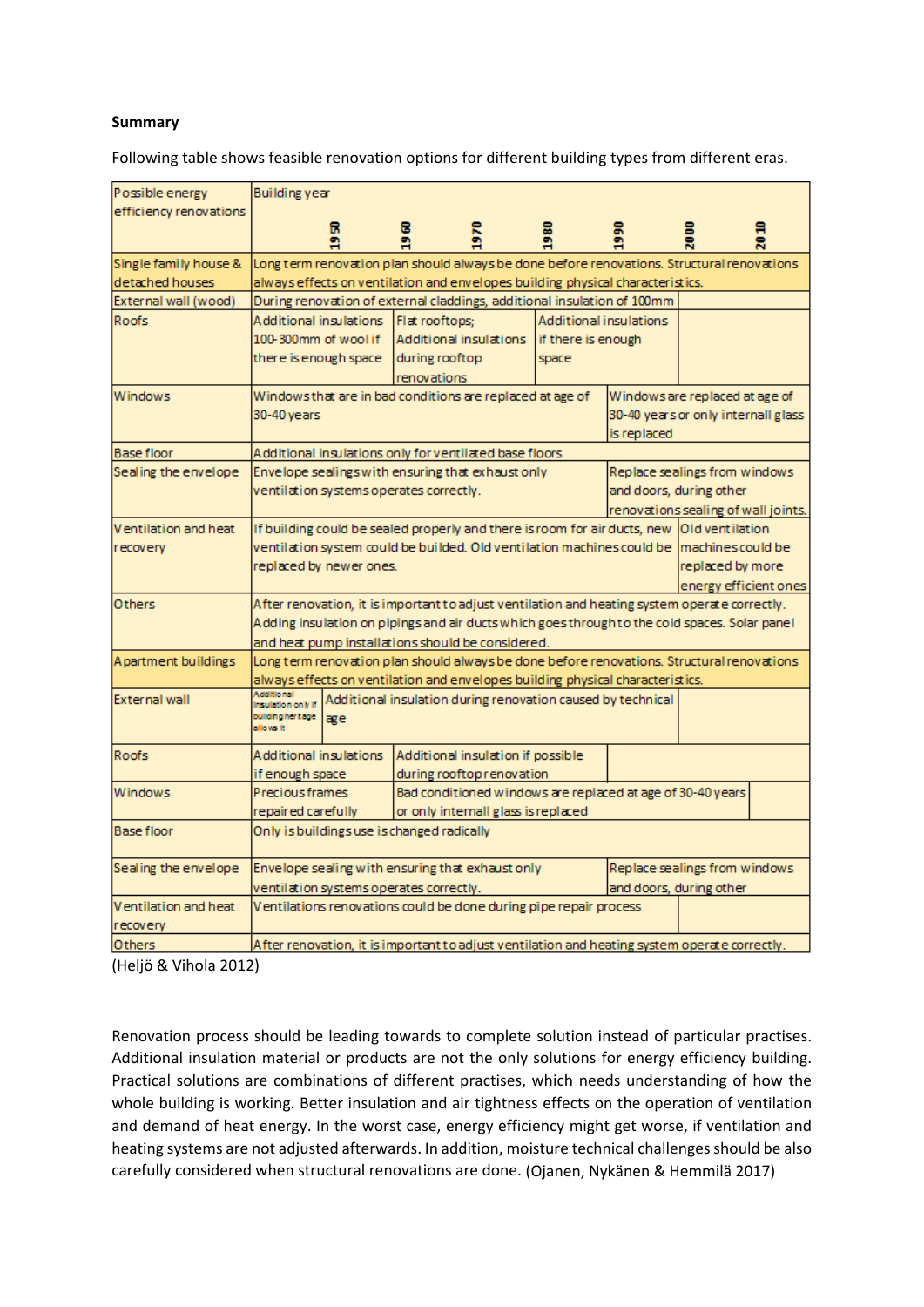# References

Alatalo, E. (editor) 2012. Hurmaava lähiö. Energiatehokas lähiökorjaaminen -hankkeen loppujulkaisu. Referred 2.8.2018<http://urn.fi/URN:ISBN:978-952-15-2798-2>

Boström, S. Uotila, U. Linne, S. Hilliaho, K & Lahdensivu, J. 2012. Erilaisten korjaustoimien vaikutuksia lähiökerrostalojen todelliseen energiankulutukseen. Referred 2.8.2018 [http://urn.fi/URN:ISBN:978-](http://urn.fi/URN:ISBN:978-952-15-2912-2) [952-15-2912-2](http://urn.fi/URN:ISBN:978-952-15-2912-2)

Du, L. Leivo, V. Martuzevicius, D. Prasauskas, T. Turunen, M. Haverinen-Shaughnessy, U. 2016. Improving energy efficiency of multifamily buildings, indoor environmental quality and occupant health. Referred 21.9.201[8 https://energia.fi/files/1401/THL\\_Insulate\\_2016\\_final.pdf](https://energia.fi/files/1401/THL_Insulate_2016_final.pdf)

EDILEX. 2018. The National Building Code of Finland. Referred 24.9.2018 <https://www.edilex.fi/data/rakentamismaaraykset/sk20171009.pdf>

Heljo, J. & Vihola, J. 2012. Energiansäästömahdollisuudet rakennuskannan korjaustoiminnassa. Referred 9.8.2018 [https://tutcris.tut.fi/portal/fi/publications/energiansaastoemahdollisuudet](https://tutcris.tut.fi/portal/fi/publications/energiansaastoemahdollisuudet-rakennuskannan-korjaustoiminnassa(41cdc76a-30f8-44bd-bcec-7da8b85f68d3).html)[rakennuskannan-korjaustoiminnassa\(41cdc76a-30f8-44bd-bcec-7da8b85f68d3\).html](https://tutcris.tut.fi/portal/fi/publications/energiansaastoemahdollisuudet-rakennuskannan-korjaustoiminnassa(41cdc76a-30f8-44bd-bcec-7da8b85f68d3).html)

Häkkinen, T. Ruuska, A. Vares, S. Pulakka, S. Kouhia, I. & Holopainen, R. 2012. Methods and concepts for sustainable renovation of buildings. Referred 2.8.2018 <https://www.vtt.fi/inf/pdf/technology/2012/T26.pdf>

Lassila, A-P. 2014. Sisäilman laadun parantaminen. Referred 21.9.2108 [https://tutcris.tut.fi/portal/files/1213164/lassila\\_sisailman\\_laadun\\_parantaminen.pdf](https://tutcris.tut.fi/portal/files/1213164/lassila_sisailman_laadun_parantaminen.pdf)

Niemikorpi, A. 2017. Energiansäästö kerros- ja rivitalojen korjauksissa. Referred 2.8.2018 [https://www.ouka.fi/documents/486338/2048719/20170203+Niemikorpi+Energiansaasto.pdf/06c6](https://www.ouka.fi/documents/486338/2048719/20170203+Niemikorpi+Energiansaasto.pdf/06c67089-47e1-4e32-b6be-e6d15a2f1e0c) [7089-47e1-4e32-b6be-e6d15a2f1e0c](https://www.ouka.fi/documents/486338/2048719/20170203+Niemikorpi+Energiansaasto.pdf/06c67089-47e1-4e32-b6be-e6d15a2f1e0c)

Motiva. 2012. Lämpöä omasta maasta. Referred 2.8.2018 http://www.sulpu.fi/documents/184029/190695/Motiva%2C%20Lampoa\_omasta\_maasta1.pdf

Ojanen, T. Nykänen, E. & Hemmilä, K. 2017. Rakenteellinen energiatehokkuus korjausrakentamisessa. Opas. Ministry of the Environment. Referred 2.8.2018. [https://vtt.pure.elsevier.com/en/publications/rakenteellinen-energiatehokkuus](https://vtt.pure.elsevier.com/en/publications/rakenteellinen-energiatehokkuus-korjausrakentamisessa-opas)[korjausrakentamisessa-opas](https://vtt.pure.elsevier.com/en/publications/rakenteellinen-energiatehokkuus-korjausrakentamisessa-opas)

Oulu Building Supervision Office. 2018. Energiakorjaus.info. Referred 2.8.2018 [\(http://www.energiakorjaus.info/in-english/\)](http://www.energiakorjaus.info/in-english/)

Parkkila, L. & Sirkka, A. 2017. Lapin energia-alan tarpeet ja mahdollisuudet. Referred 2.8.2018 [https://www.theseus.fi/bitstream/handle/10024/123794/B%205%202017%20Parkkila%20Sirkka.pdf](https://www.theseus.fi/bitstream/handle/10024/123794/B%205%202017%20Parkkila%20Sirkka.pdf?sequence=1) [?sequence=1](https://www.theseus.fi/bitstream/handle/10024/123794/B%205%202017%20Parkkila%20Sirkka.pdf?sequence=1)

Rakennuslehti. 2016. Uusi innovaatio säästää rahaa asunto-osakeyhtiöille. Referred 26.11.2018 <https://www.rakennuslehti.fi/2016/02/uusi-innovaatio-saastaa-rahaa-asunto-osakeyhtioille/>

Sisäilmastoluokitus 2017. Sisäympäristön tavoitearvot, suunnitteluohjeet ja tuotevaatimukset. Sisäilmayhdistys. Referred 24.9.2018